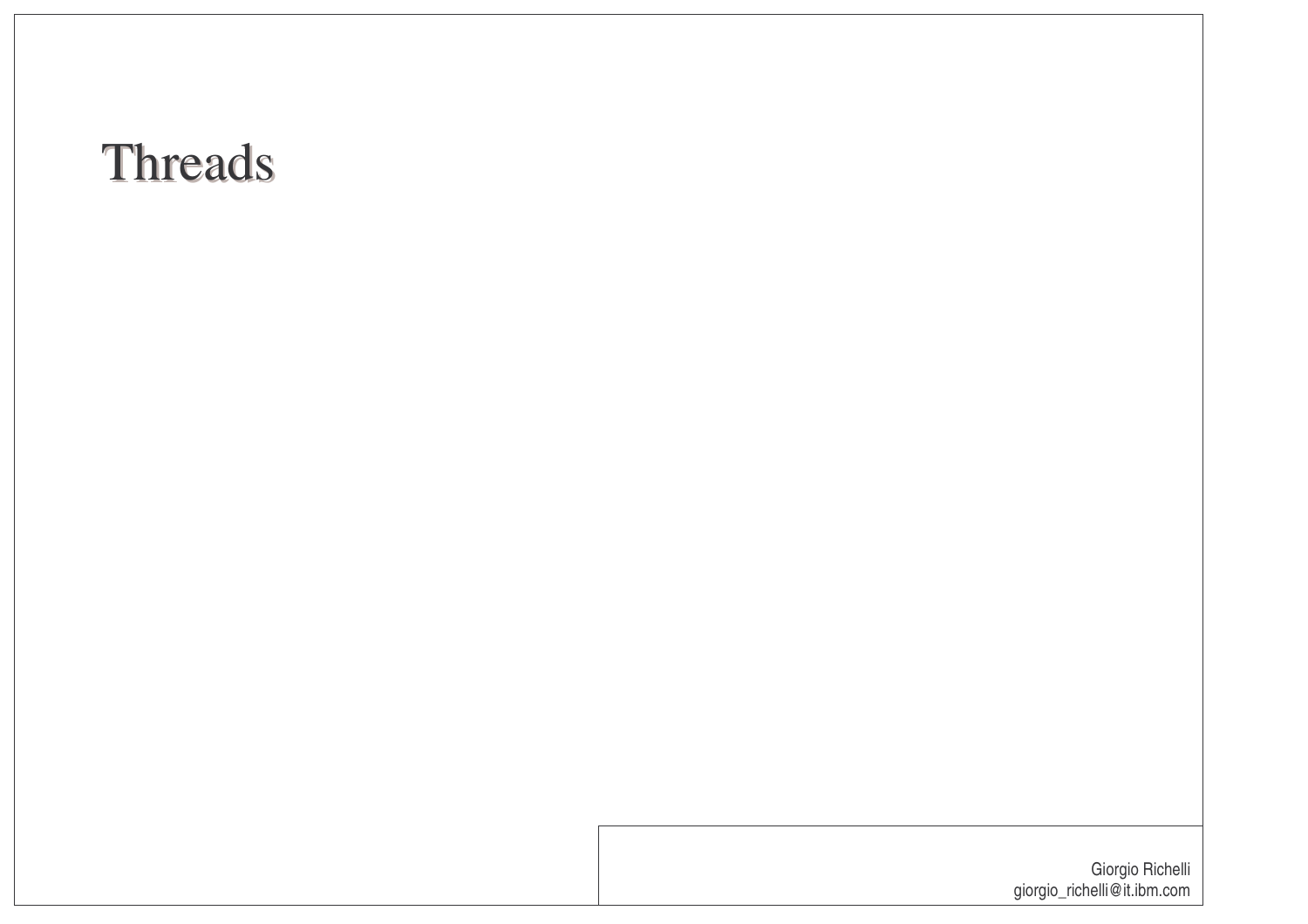#### **Contents**

- $\overline{\phantom{\alpha}}$  Introduction
- Fundamental Abstractions
- Lightweight Process Design
- User-Level Threads Libraries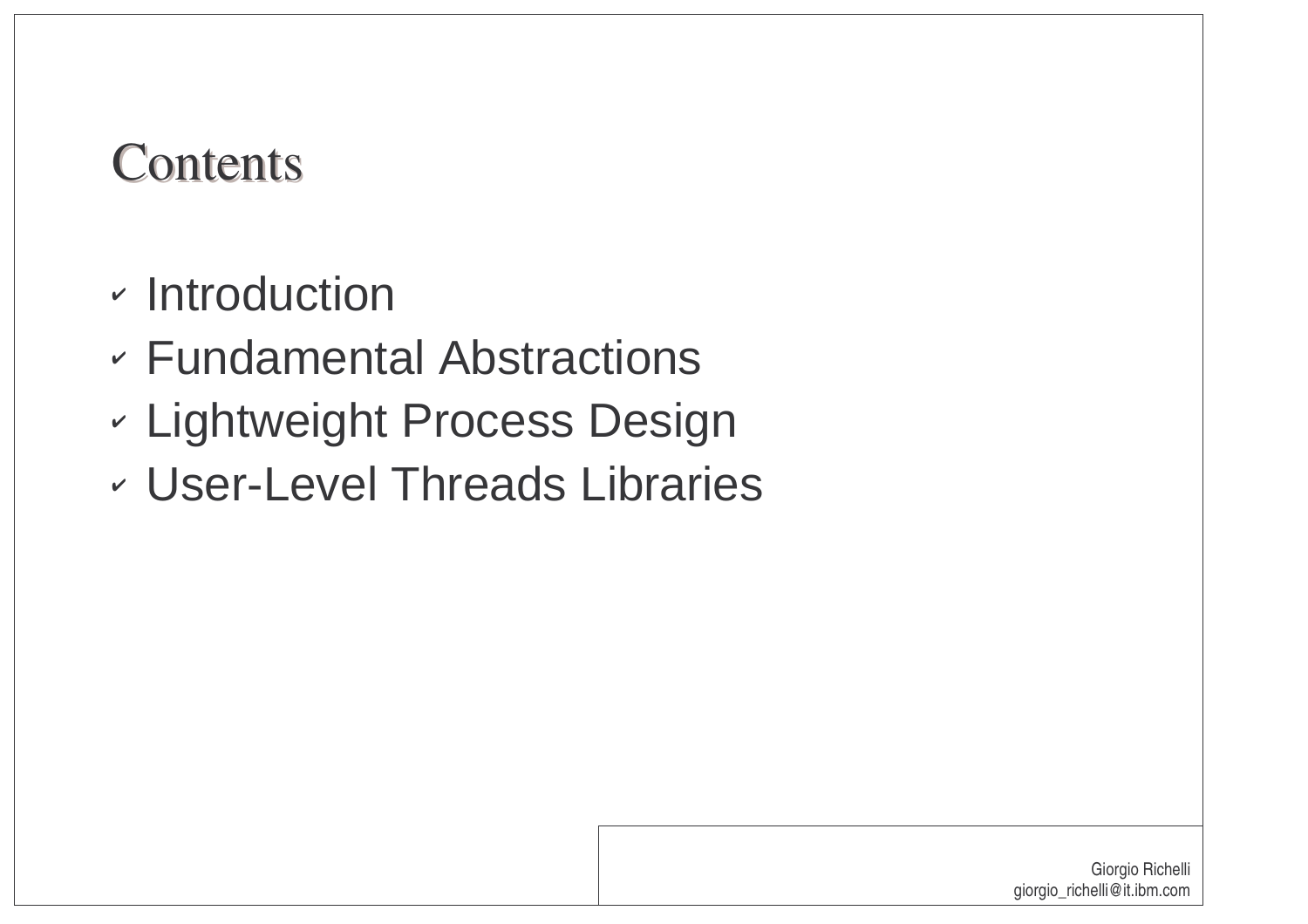#### Introduction

#### Motivation

- - Sharing common resources
	- Possible with processes, but overheads do exist
	- fork() is expensive
- Multiprocessor architecture

The *process* is fundamentally a "single CPU" abstraction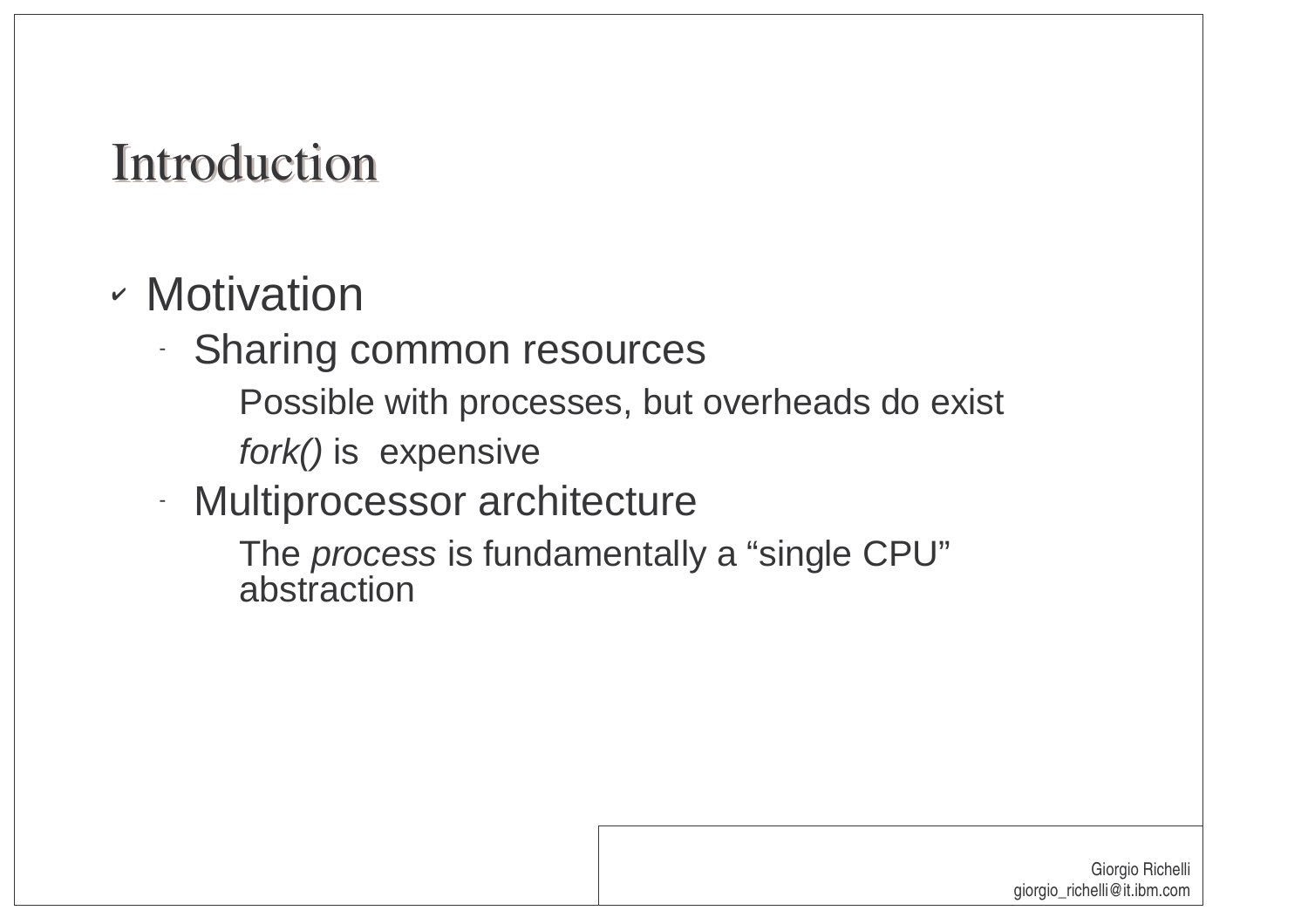# Multiple Threads and Processors

- True parallelism for multiprocessor architectures
- V Multiplex if #T <sup>&</sup>gt; #P
- Ideally:
	- if an application need 1 unit time with one thread version, it will only need 1/n unit time with <sup>a</sup> multithread version on <sup>a</sup> computer with <sup>n</sup> processors.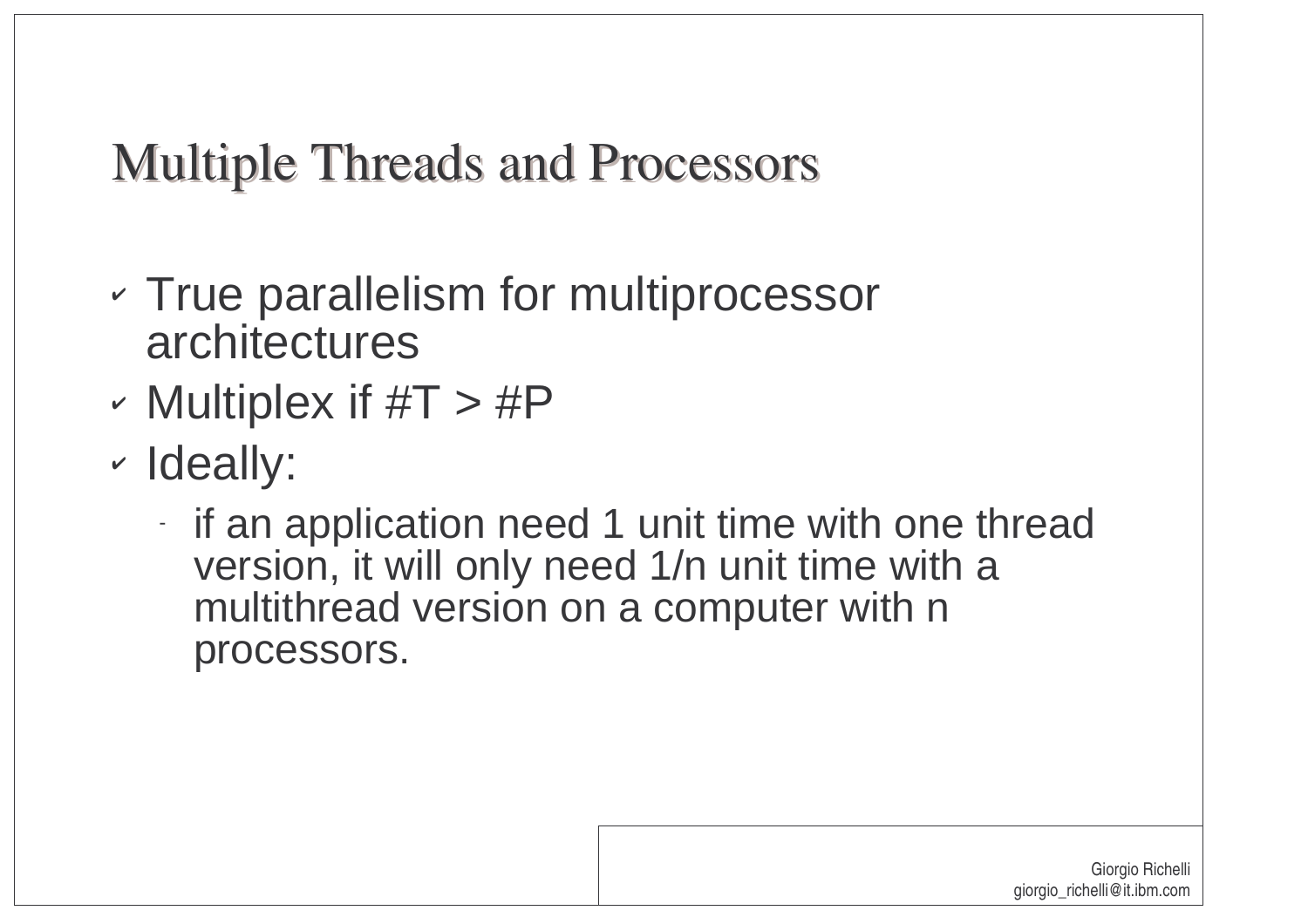## Traditional UNIX system



Figure 3-1. Traditional UNIX system—uniprocessor with single-threaded processes.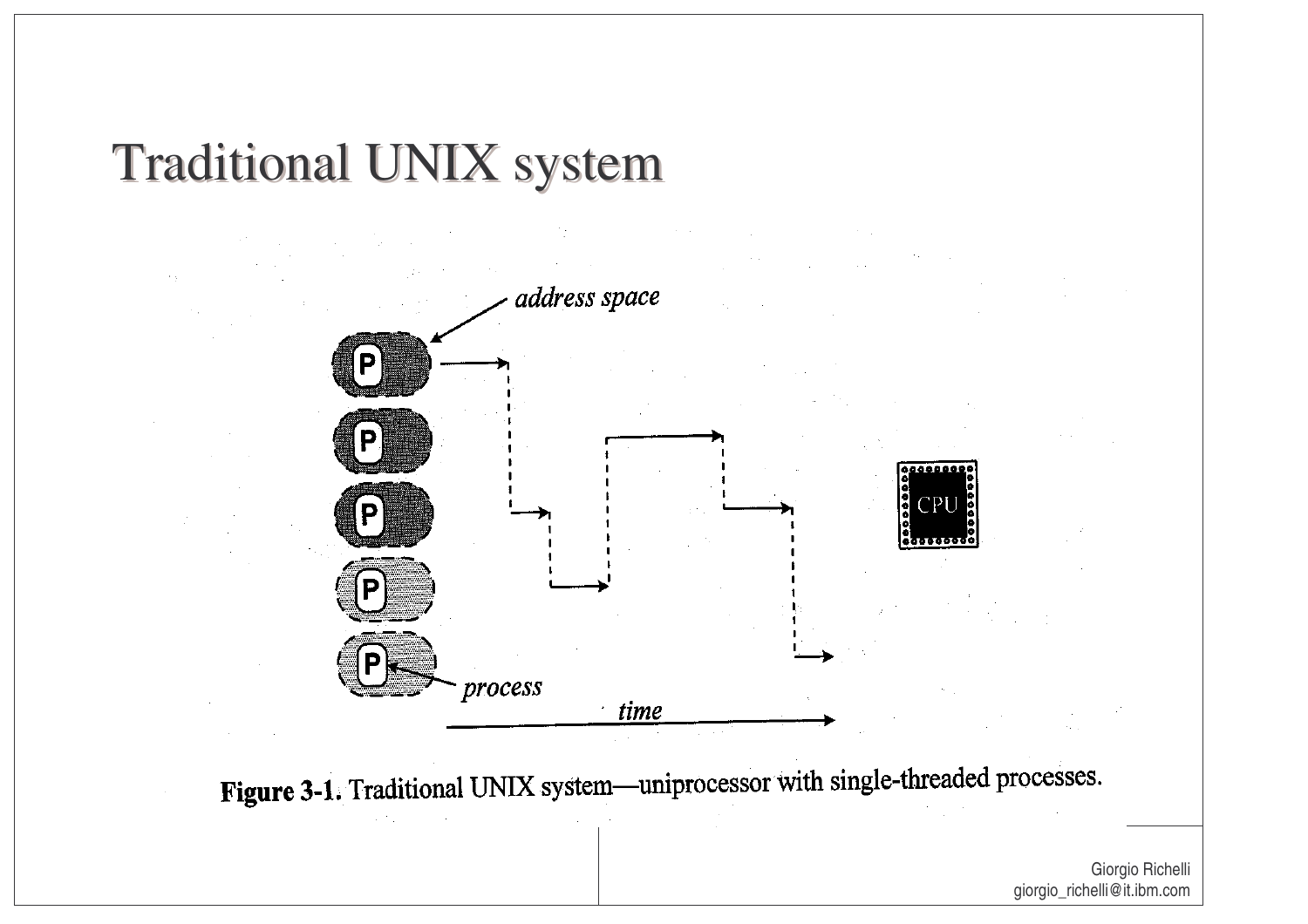#### Multithreaded Processes

address space

 $\mathbf{P}$ , . . . . .

thread time

Figure 3-2. Multithreaded processes in a uniprocessor system.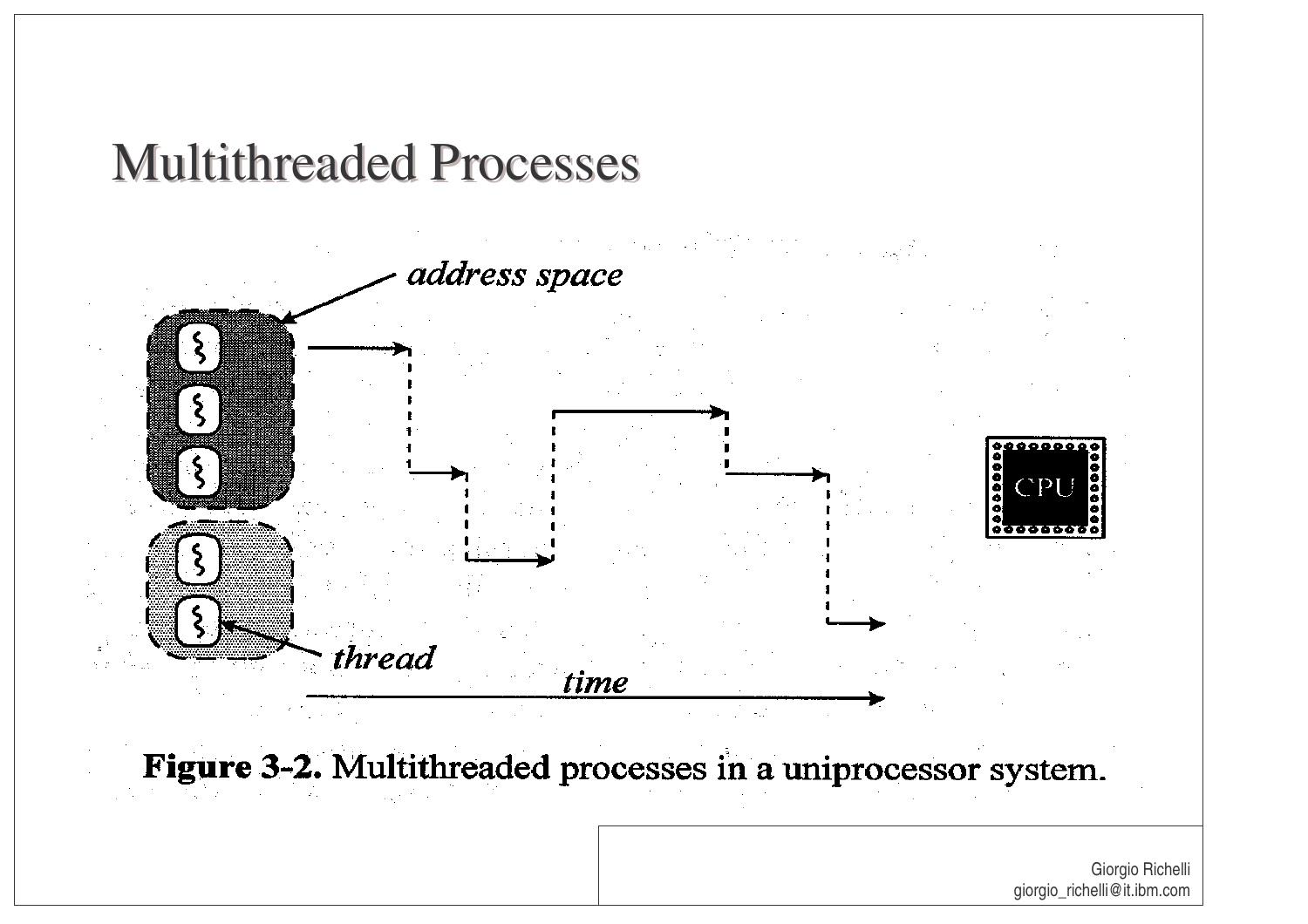# Multiprocessor



Figure 3-3. Multithreaded processes on a multiprocessor.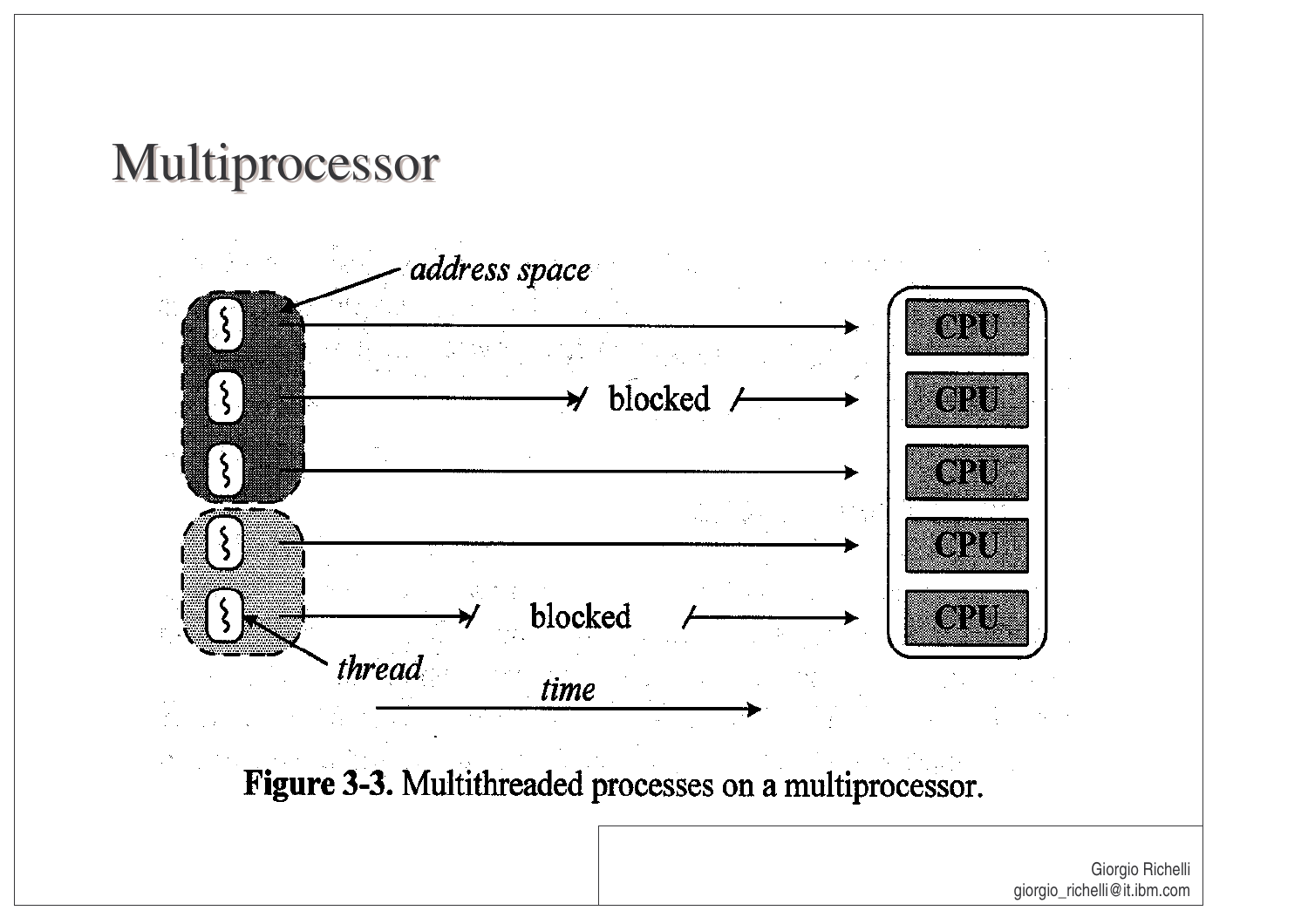# Concurrency & Parallelism

- V Concurrency:
	- The *maximum parallelism* it can achieve with an unlimited number of processors.
- Parallelism:
	- The actual degree of parallel execution achieved and is limited by the number of physical processors.
- V User/System concurrency
	- hot threads (kernel) /cold threads (coroutines)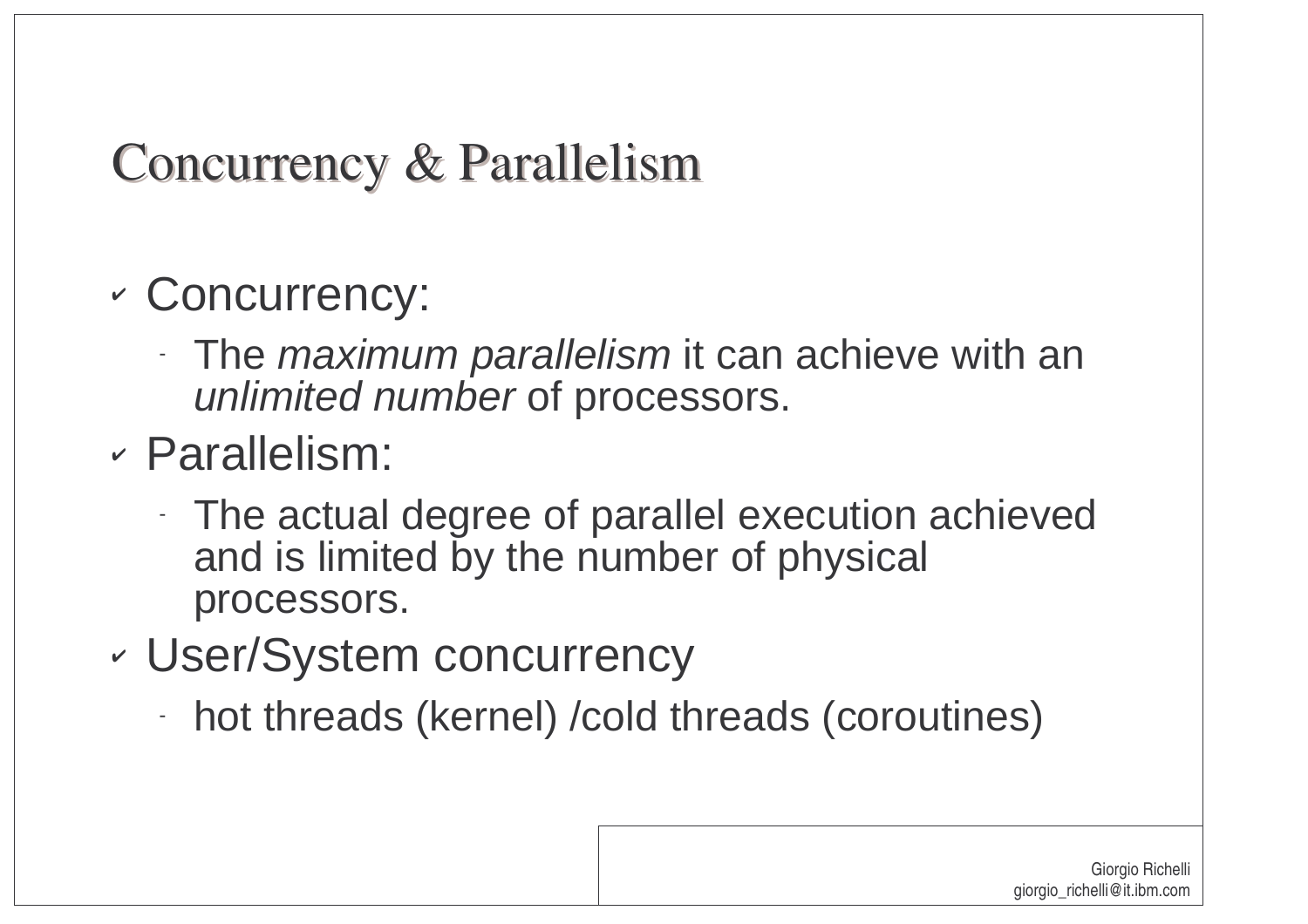# Fundamental Abstraction

- A process :
	- is a compound entity that can be divided into two components:
		- a set of threads
		- a collection of resources.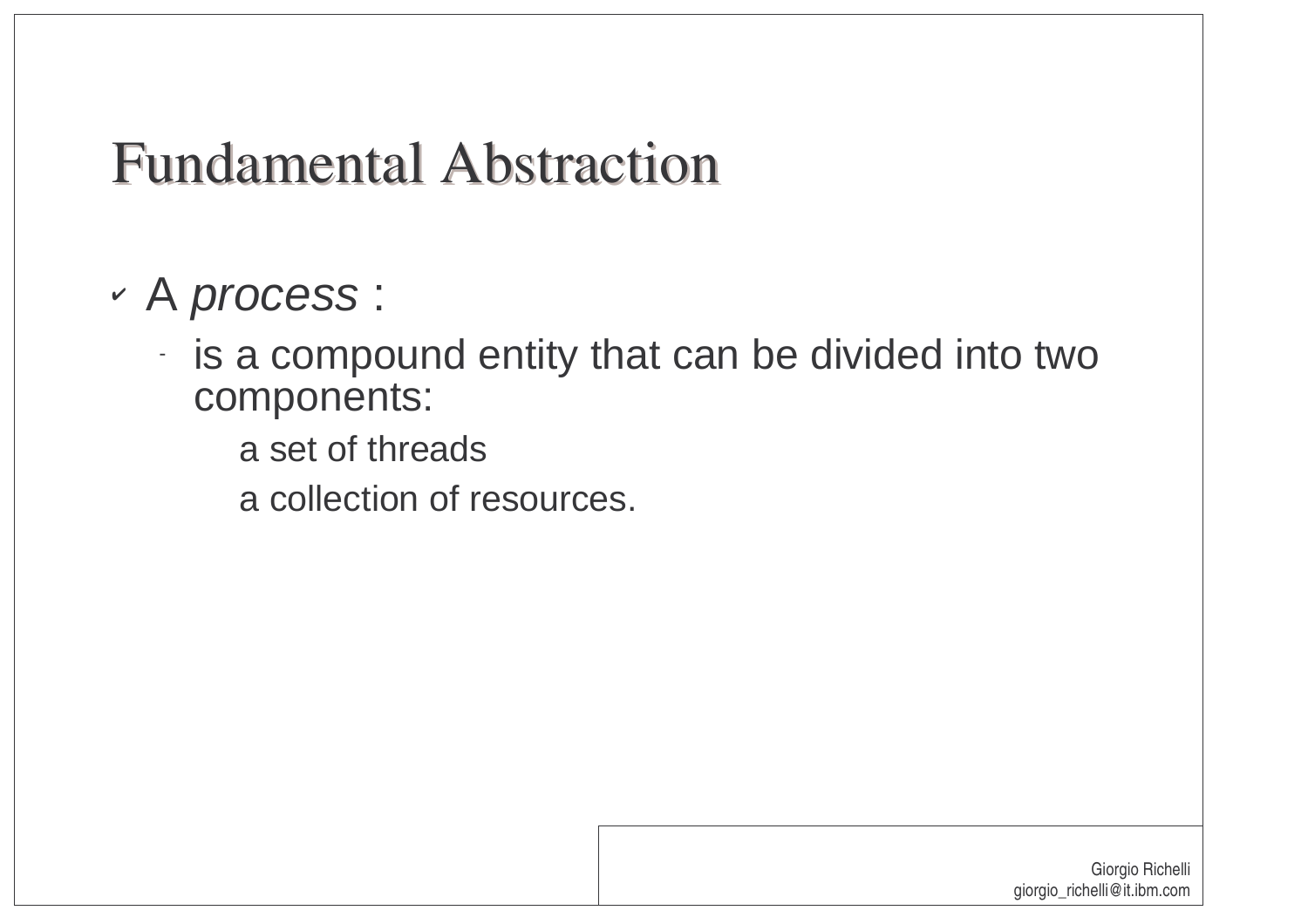# Fundamental Abstraction

- A thread :
	- a dynamic object that represents <sup>a</sup> control point in the process and that executes <sup>a</sup> sequence of instructions.
	- Shared resources
	- Private objects:
		- pc, stack, register context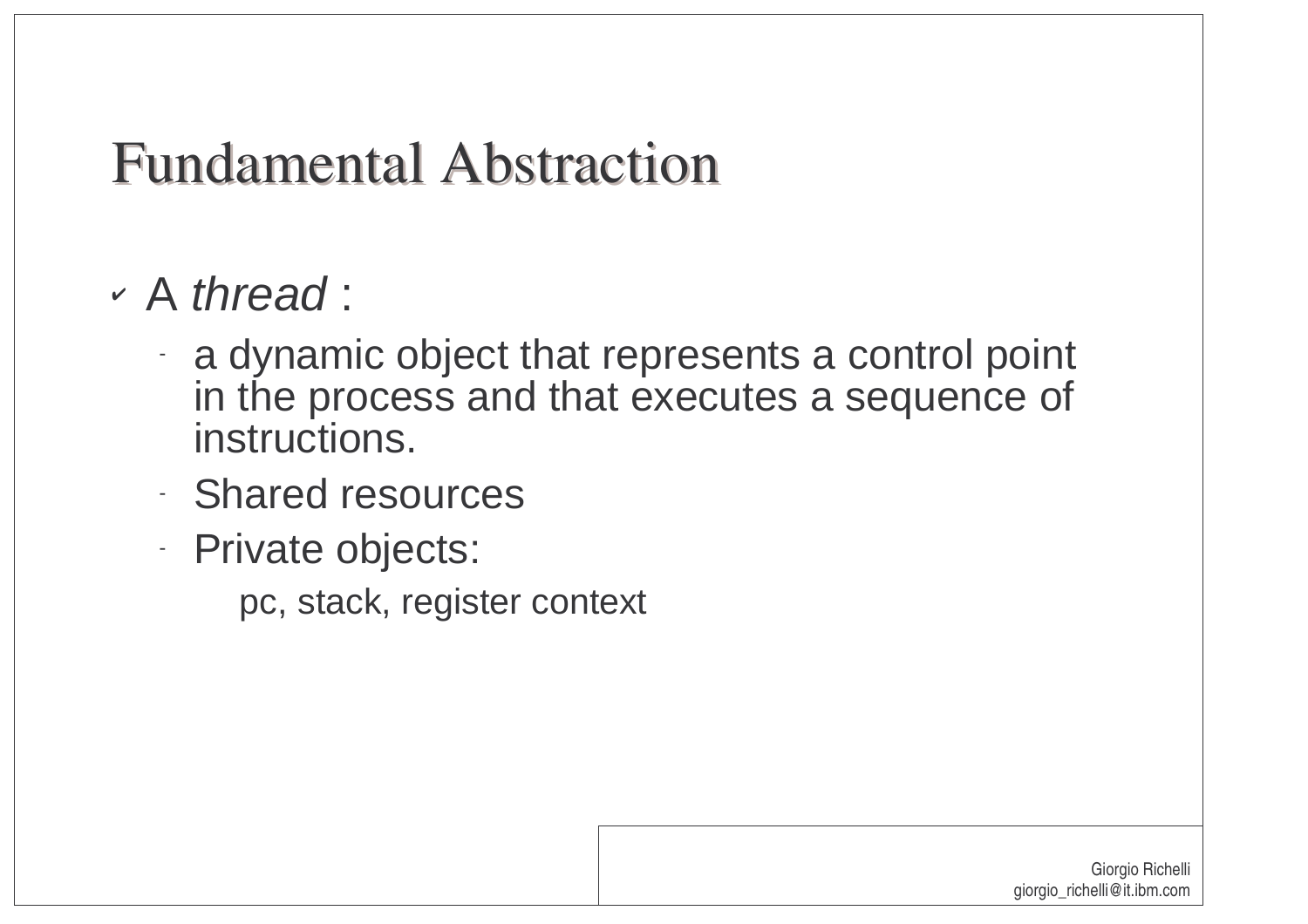#### Processes

- $\cdot$  Have a virtual address space which holds the process image
- $\backsim$  Protected access to processors, other processes, files, and I/O resources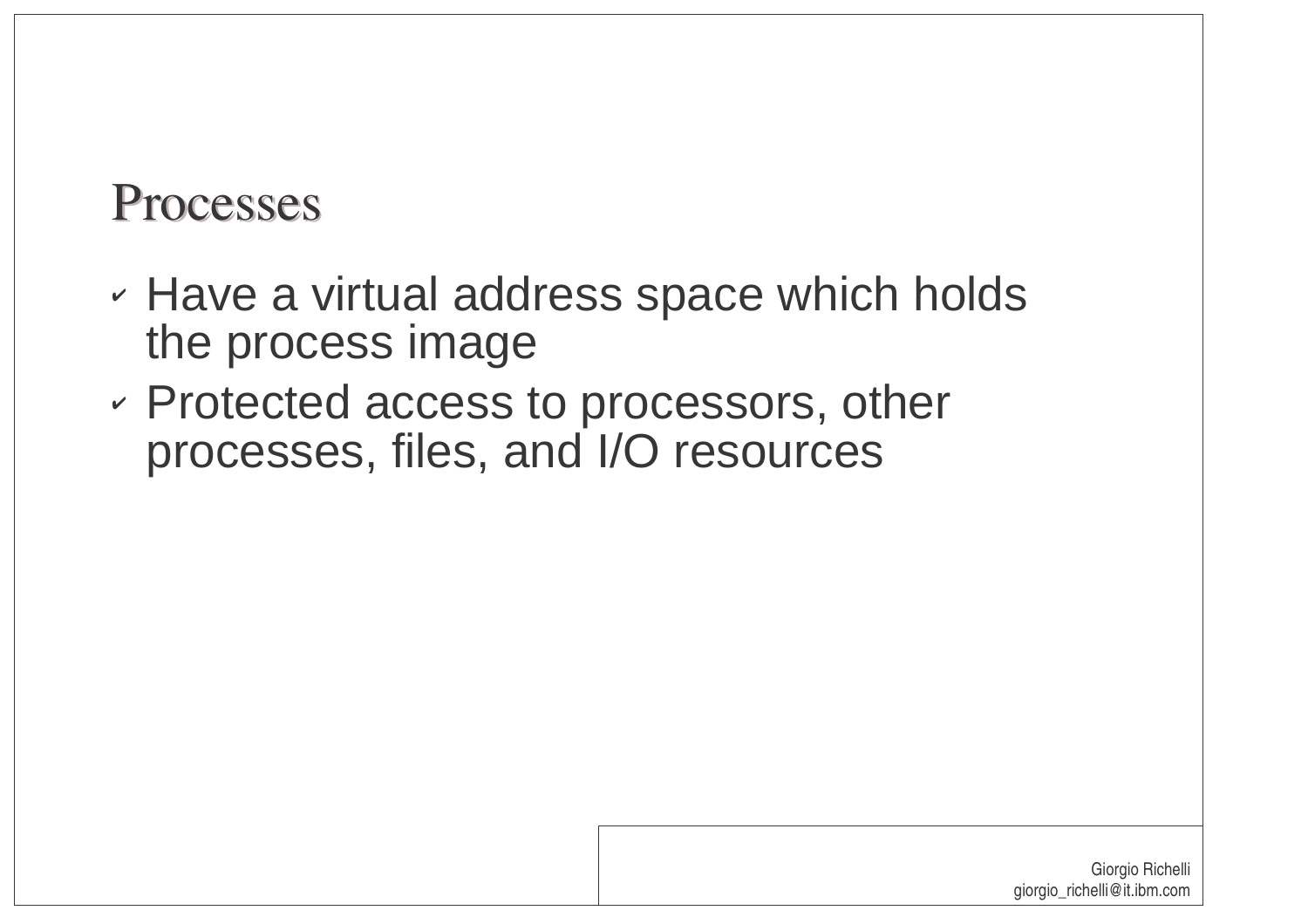#### Threads

- $\cdot$  Has an execution state (running, ready, etc.)
- Saves thread context when not running
- $\cdot$  Has an execution stack
- $\cdot$  Has some per-thread static storage for local variables
- $\cdot$  Has access to the memory and resources of its process
	- all threads of a process share this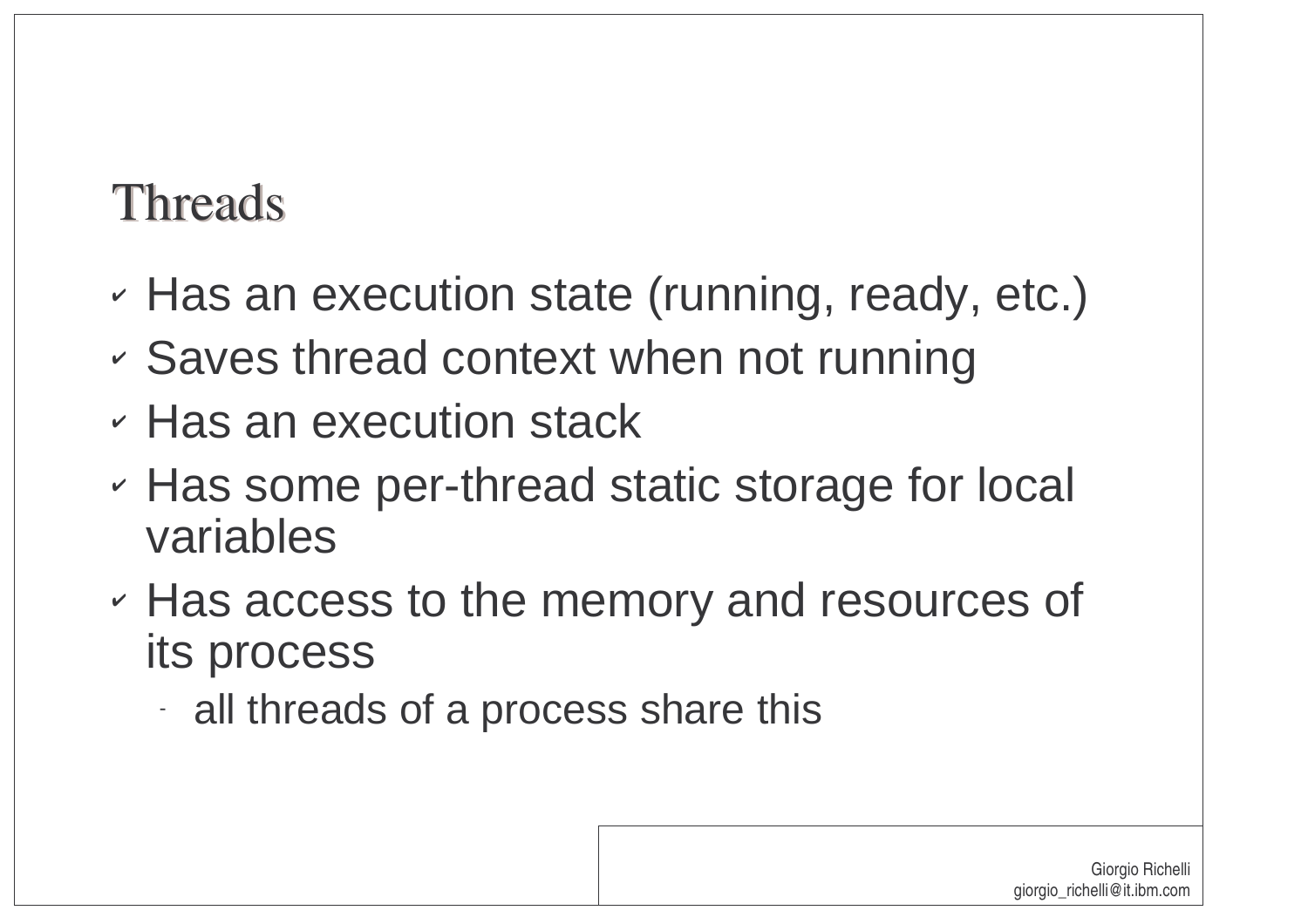#### Threads and Processes

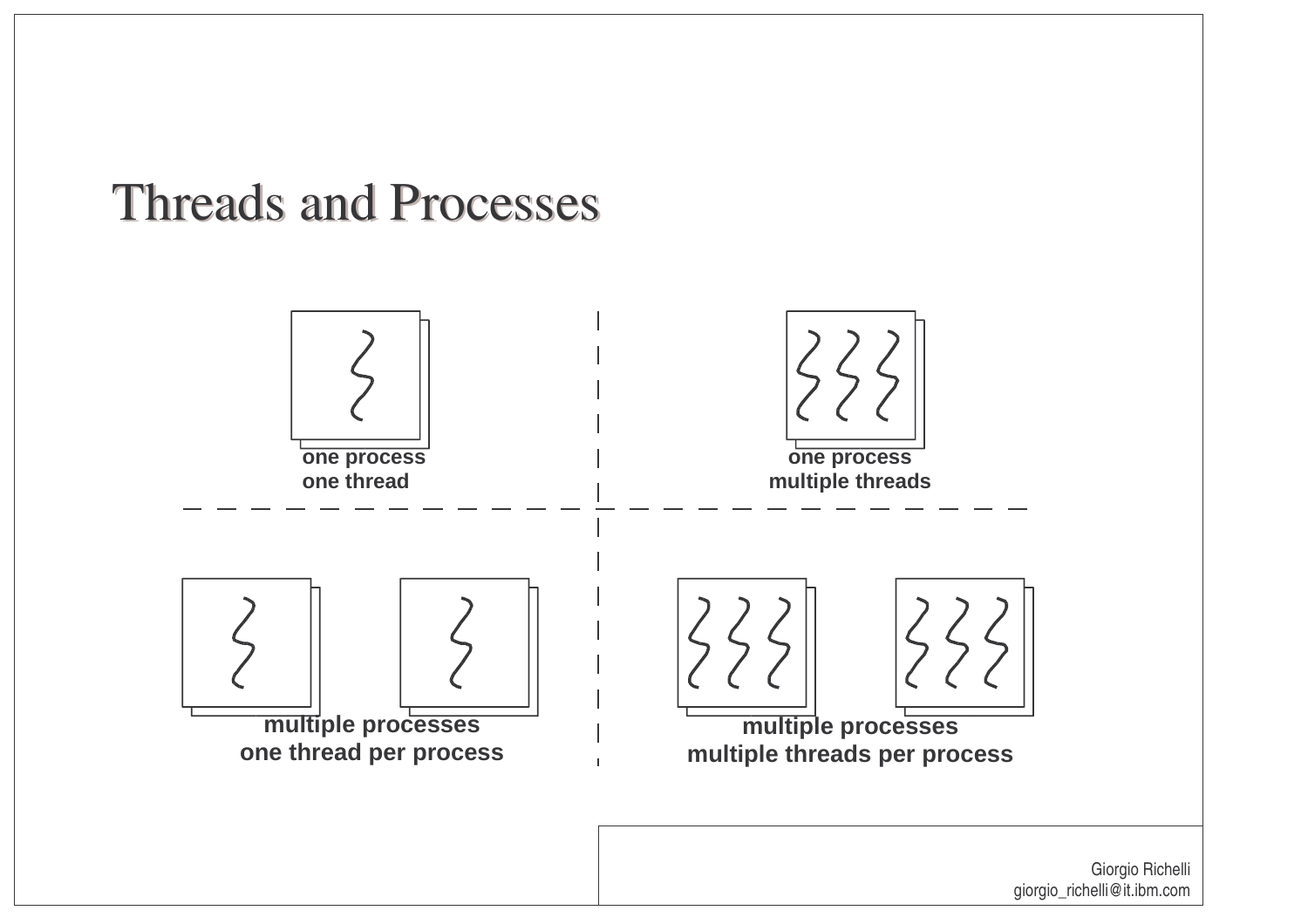#### Single Threaded and Multithreaded Process Models



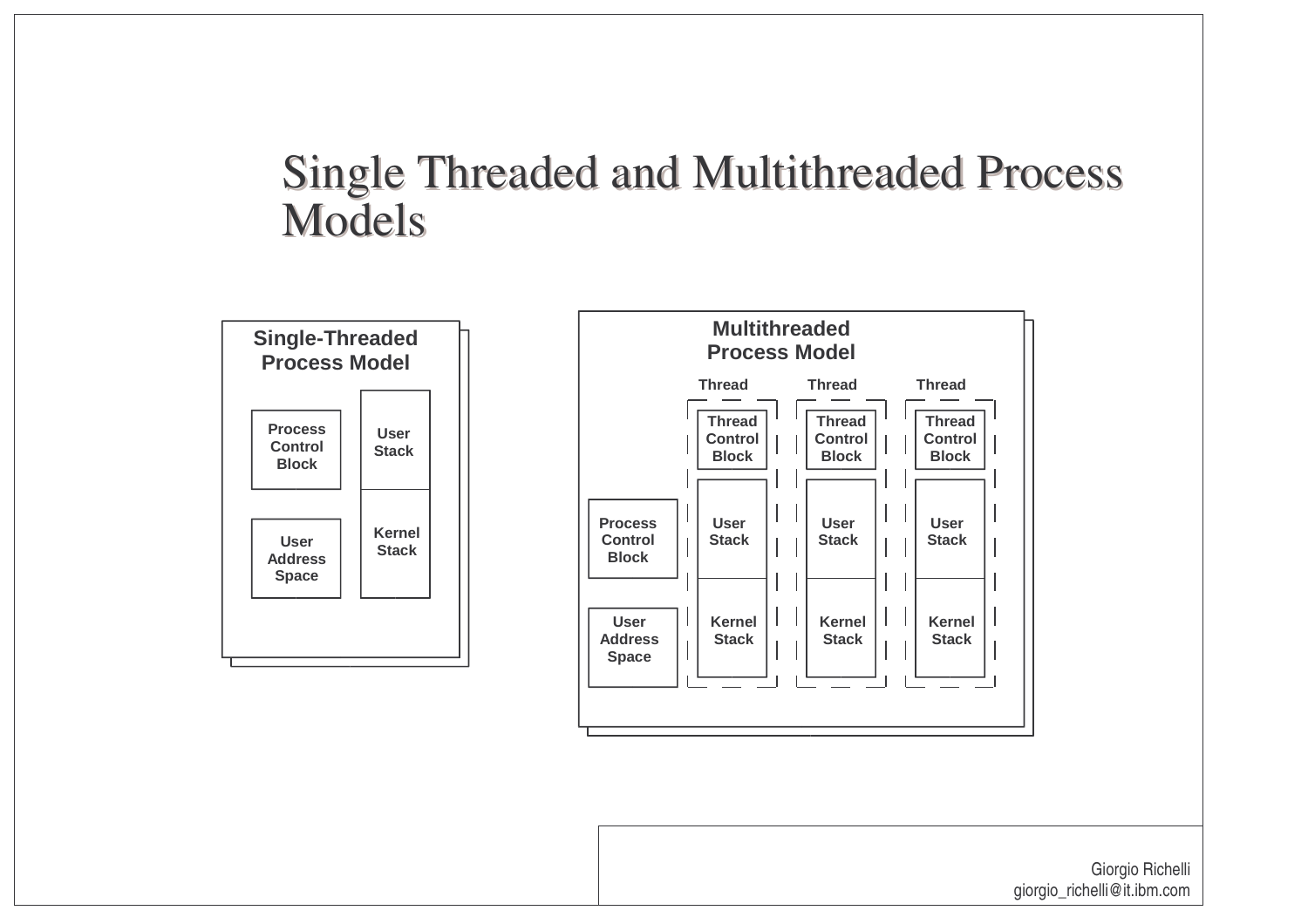### Benefits of Threads

- $\circ$  Takes less time to create a new thread than a process
- $\sim$  Less time to terminate a thread than a process
- $\sim$  Less time to switch between two threads within the same process
- $\sim$  Since threads within the same process share memory and files, they can communicate with each other without invoking the kernel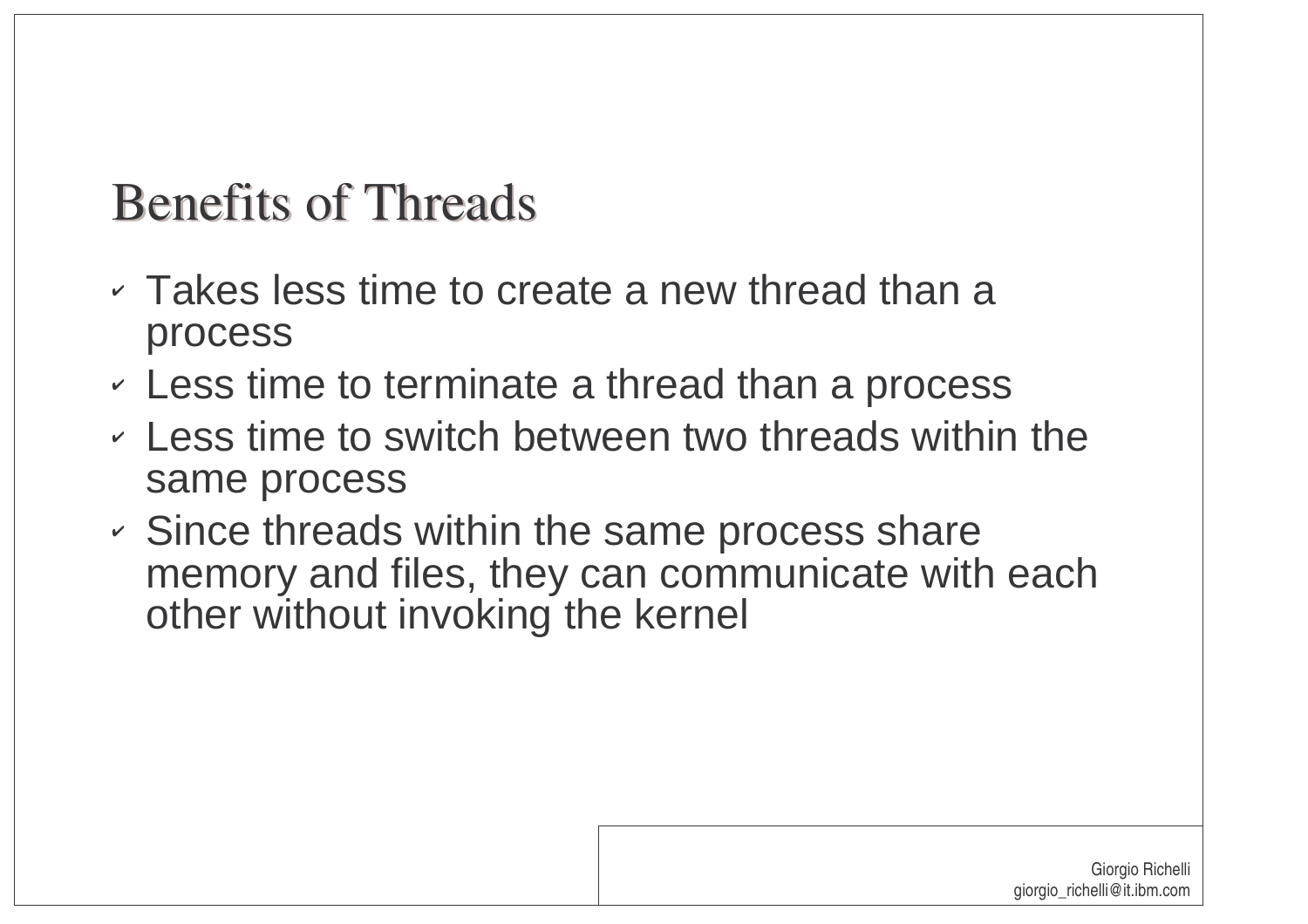#### Threads

- V Suspending <sup>a</sup> process involves suspending all threads of the process since all threads share the same address space
- Termination of <sup>a</sup> process, terminates all threads within the process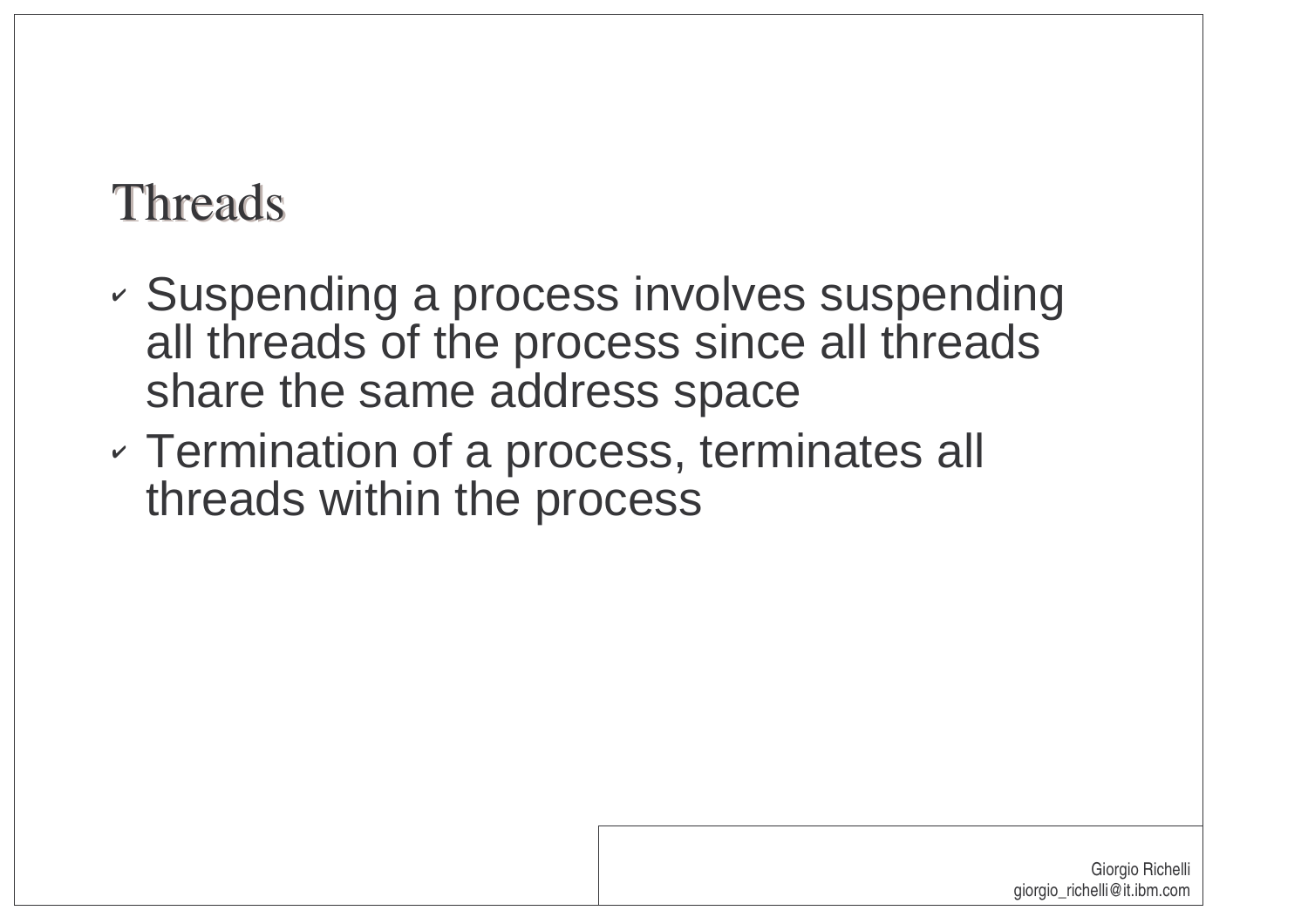#### Threads

- Three (at least) different types
	- **kernel threads**
	- -**Lightweight processes**
	- user threads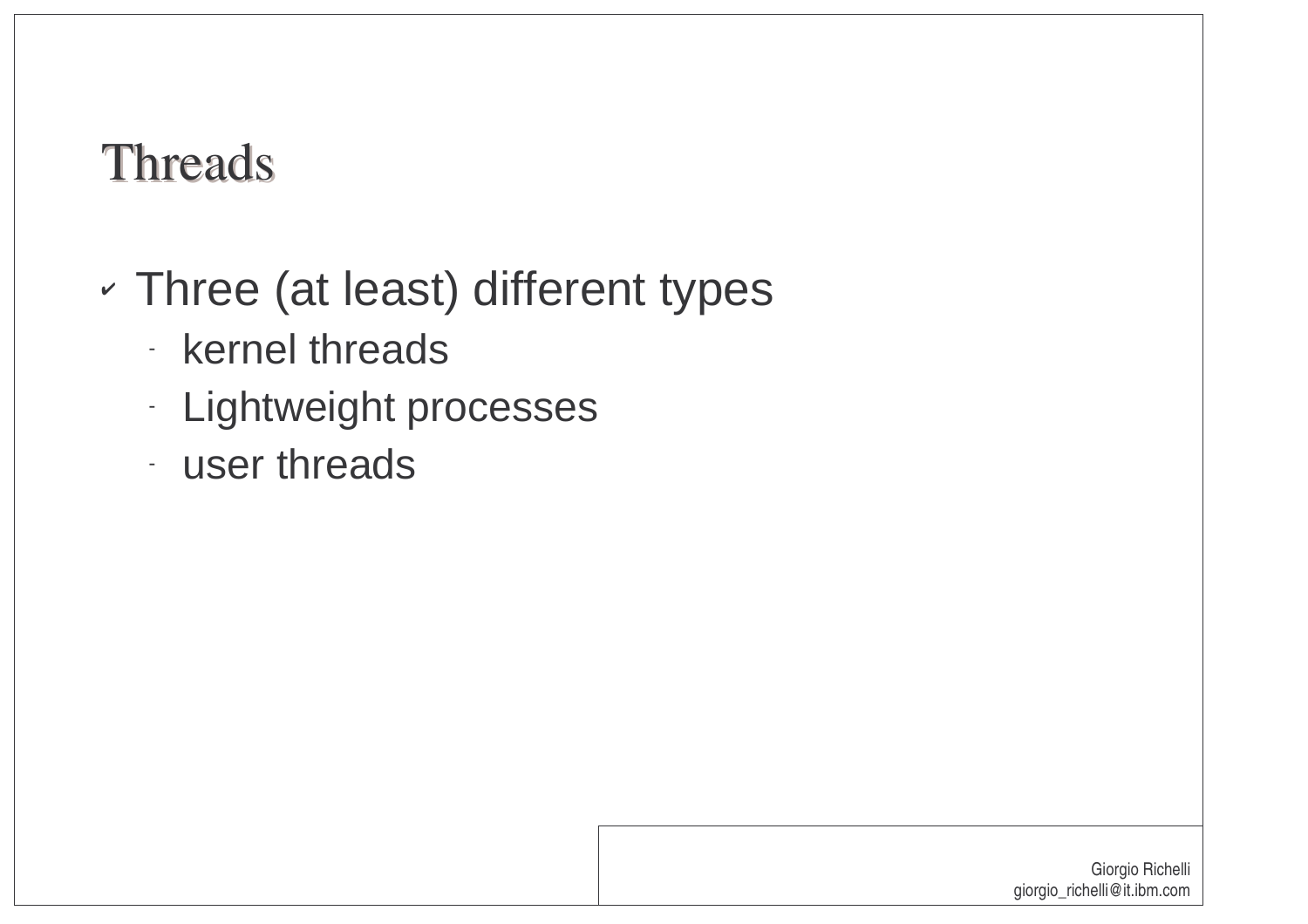# Kernel Threads

- $\backsim$  A kernel thread is responsible for executing a specific function.
- $\cdot$  It shares the kernel text and global data, and has its own kernel stack.
- V  $\cdot$  Independently scheduled.
- Useful to handle asynchronous I/O.
- $\mathord{\text{\rm \i}}$  Inexpensive
- $\mathord{\hspace{1pt}\scriptstyle\cdot\hspace{1pt}}$  Not entirely a new concept: pagedaemon nfsd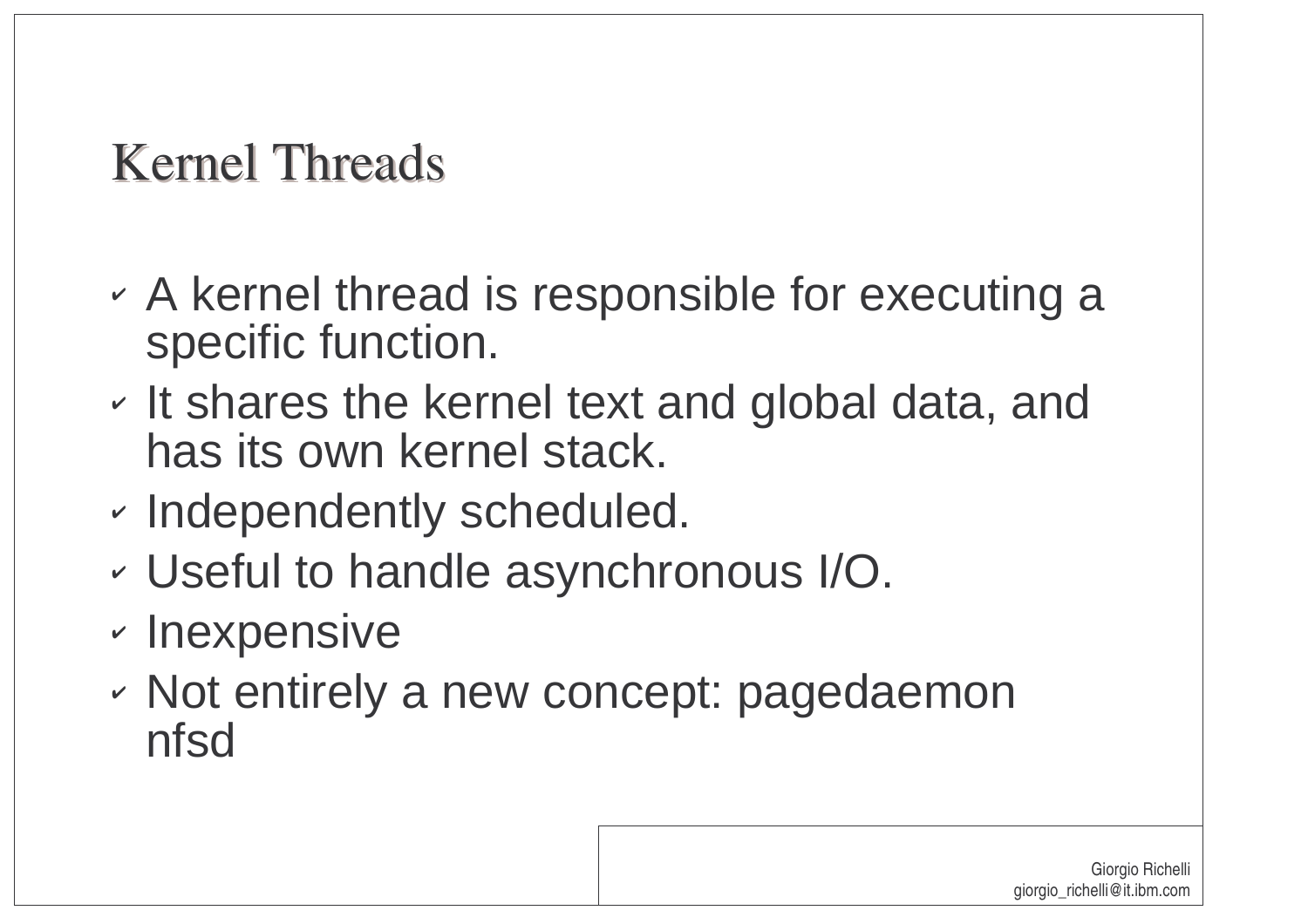Lightweight Processes

- LWP is <sup>a</sup> kernel-supported user thread.
- $\backsim$  It belongs to a user process.
- V  $\cdot$  Independently scheduled.
- Share the address space and other resources of the process.
- LWP should be synchronized on shared data.
- Blocking an LWP is expensive.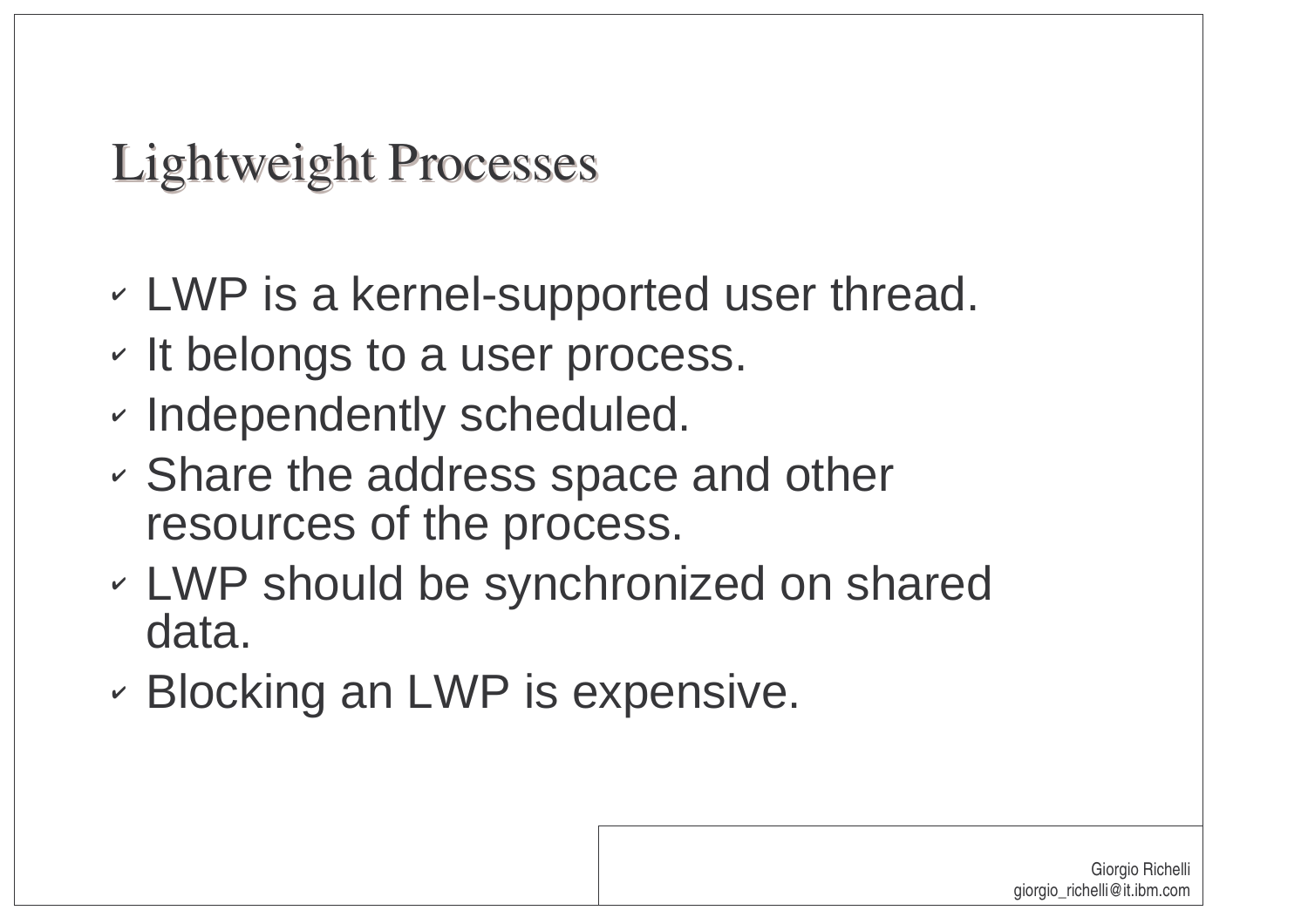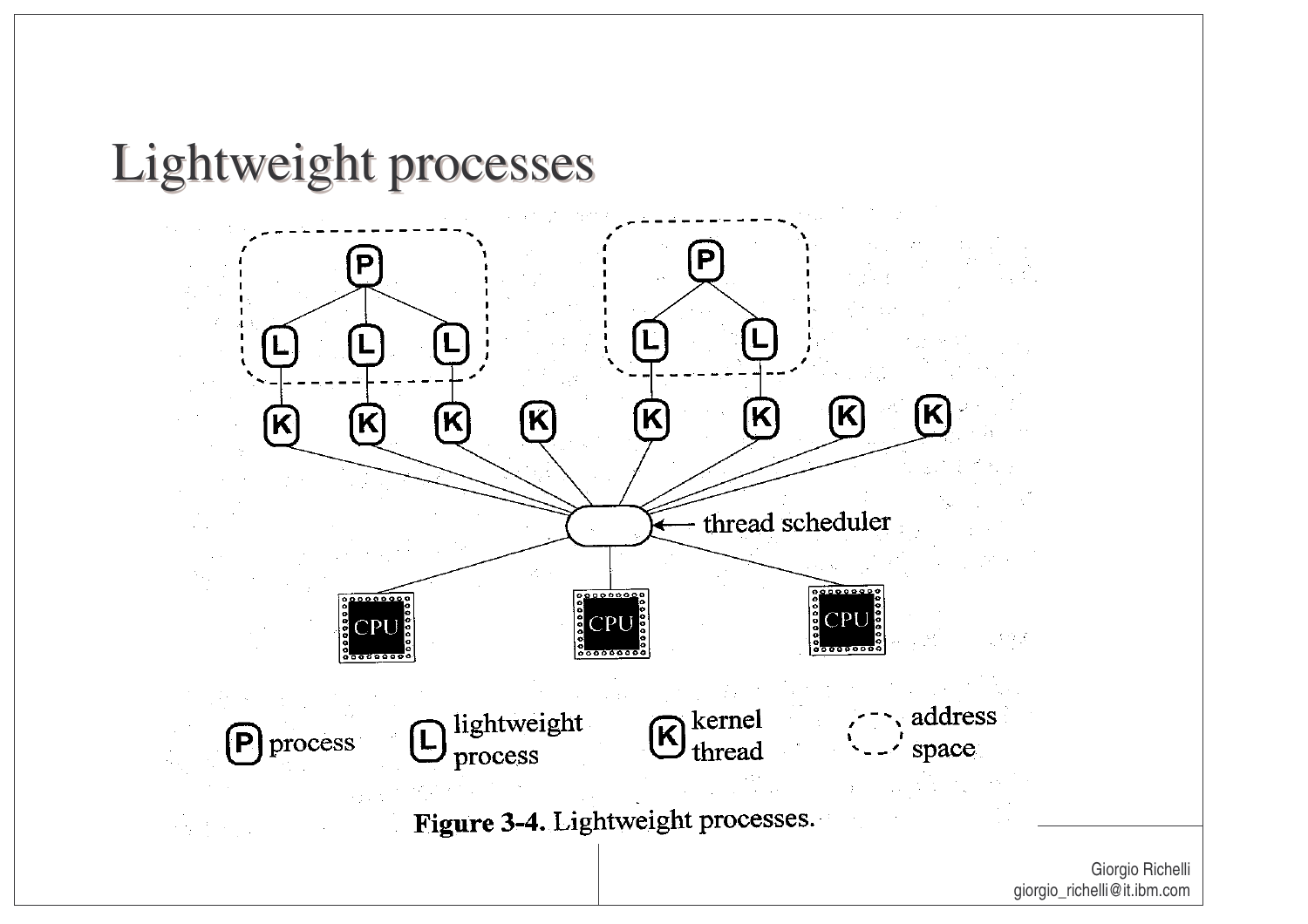# User Threads

- All thread management is done by the application
- The kernel is not aware of the existence of threads
- Thread switching does not require kernel mode privileges
- V  $\sim$  Scheduling is application specific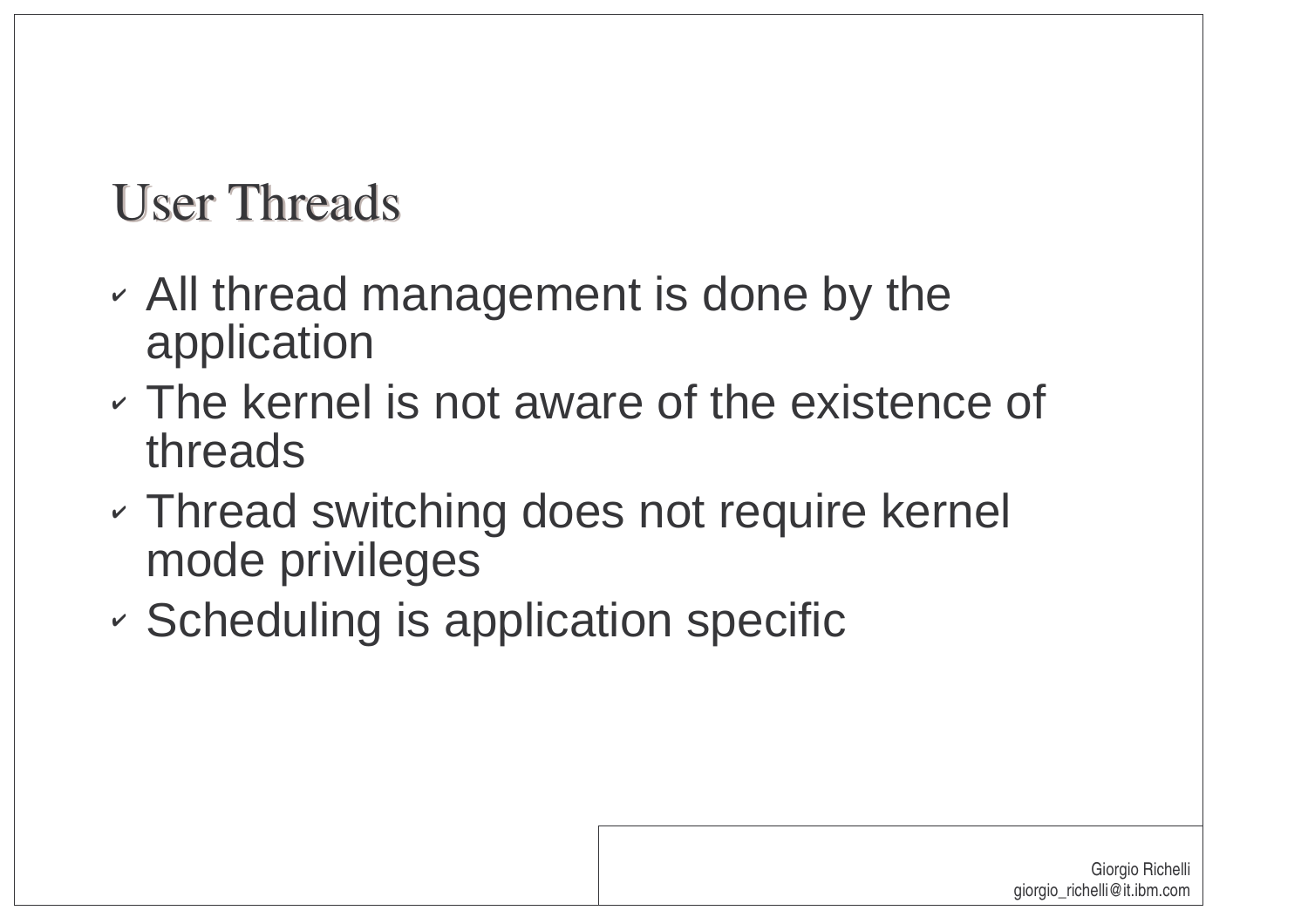# User Threads

- created by thread library such as C-threads (Mach) or pthreads (POSIX).
- <sub>∽</sub> A <u>user-level library:</u>
	- multiplex user threads on top of LWPs
	- provides facilities for inter-thread scheduling, context switching, and synchronization without involving the kernel.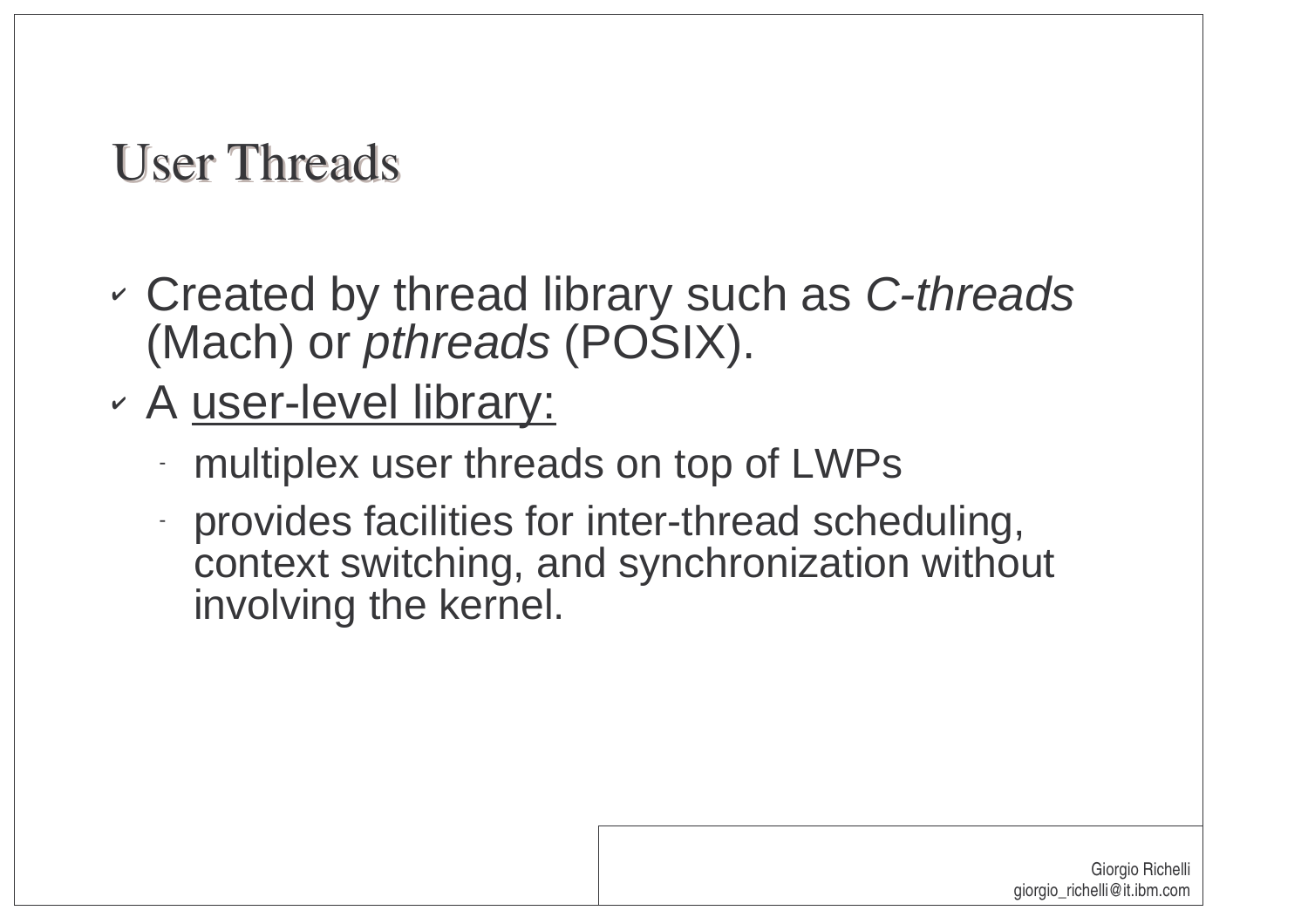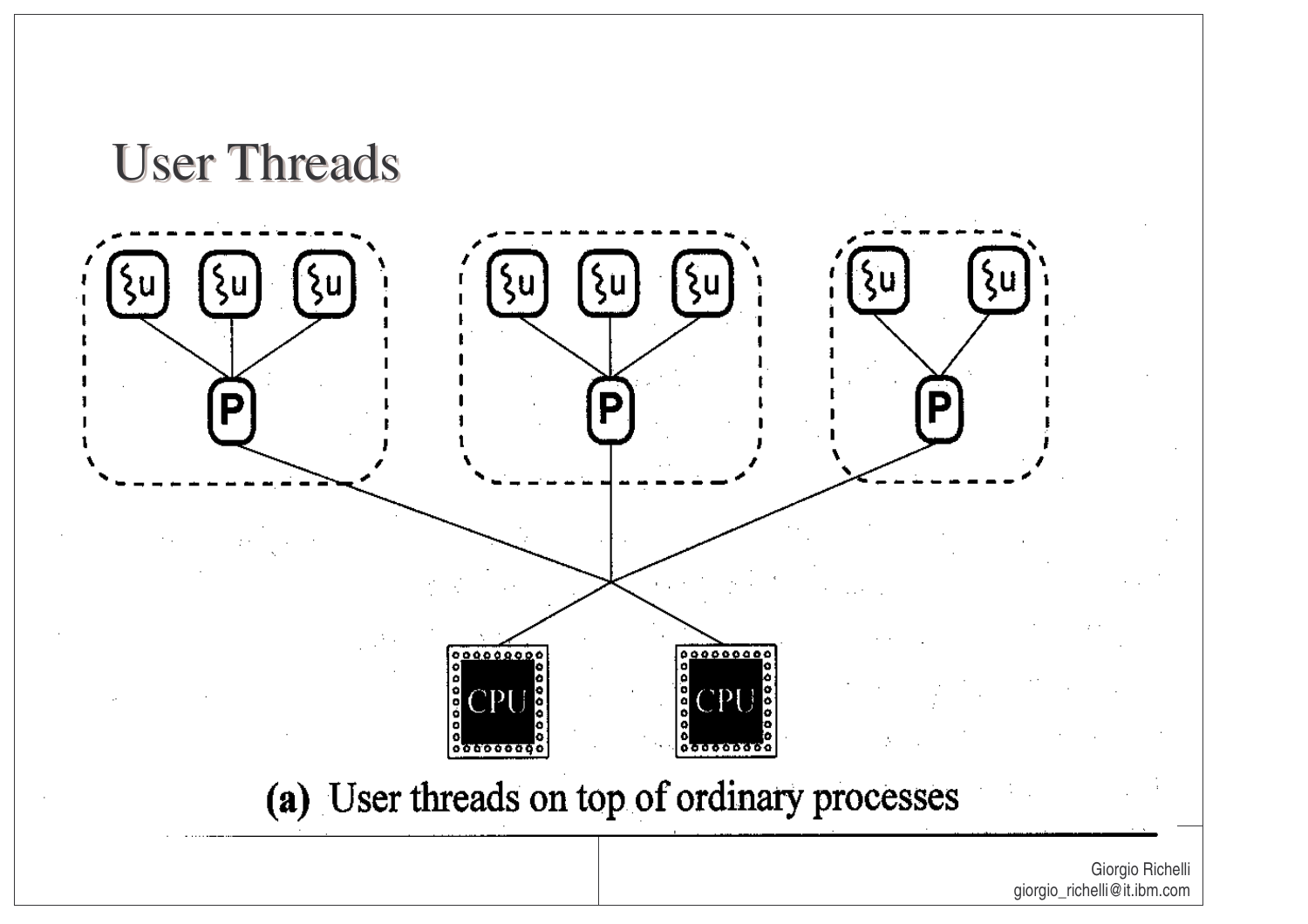

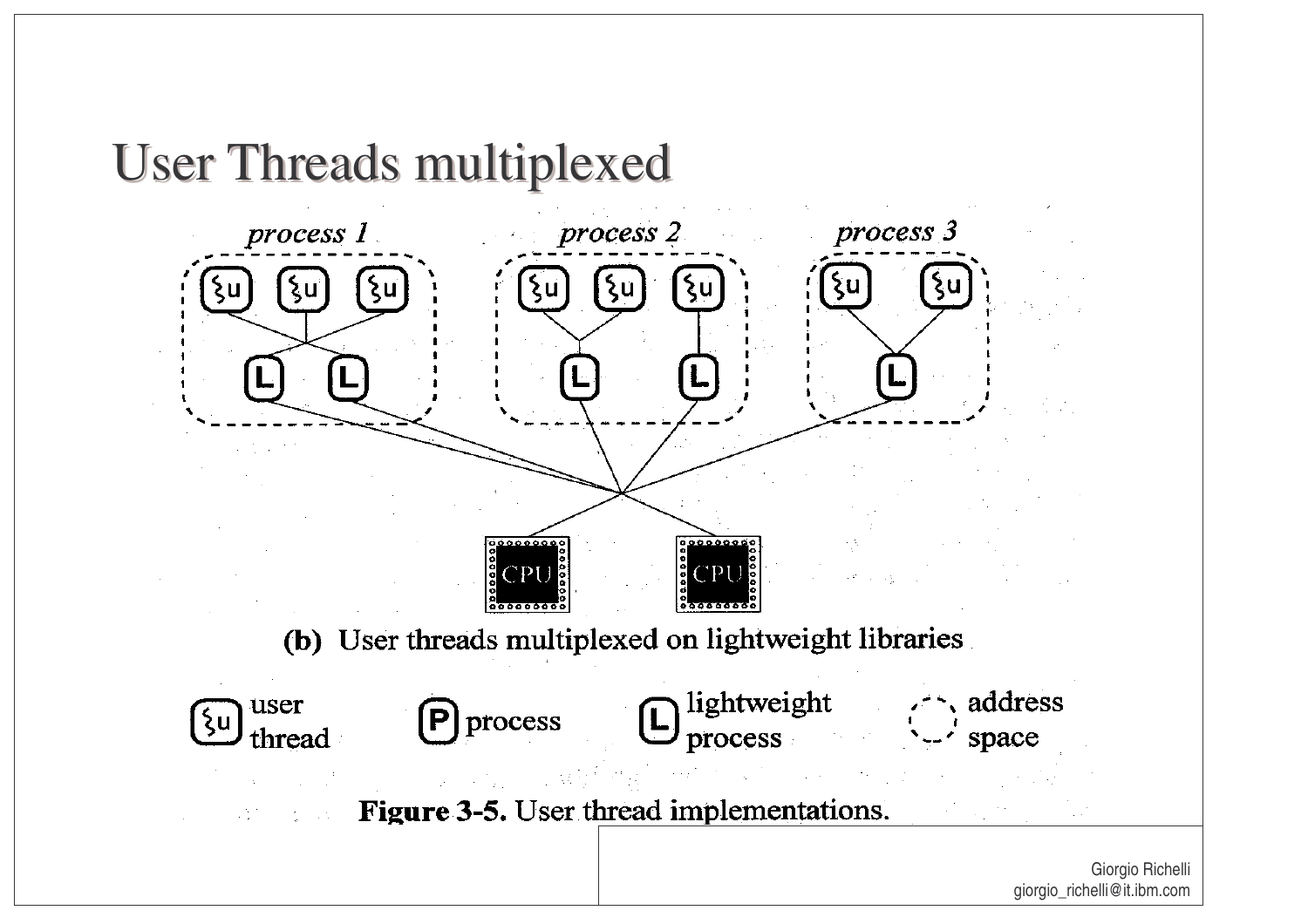#### Thread Latencies

|                | Creation time $(\mu s)$ | Synchroniza |
|----------------|-------------------------|-------------|
| User thread    | 52                      | 66          |
| I WP           | 350                     | 390         |
| <b>Process</b> | 1700                    | 200         |

 $\int$  Synchronization Time ( $\mu$ s) 200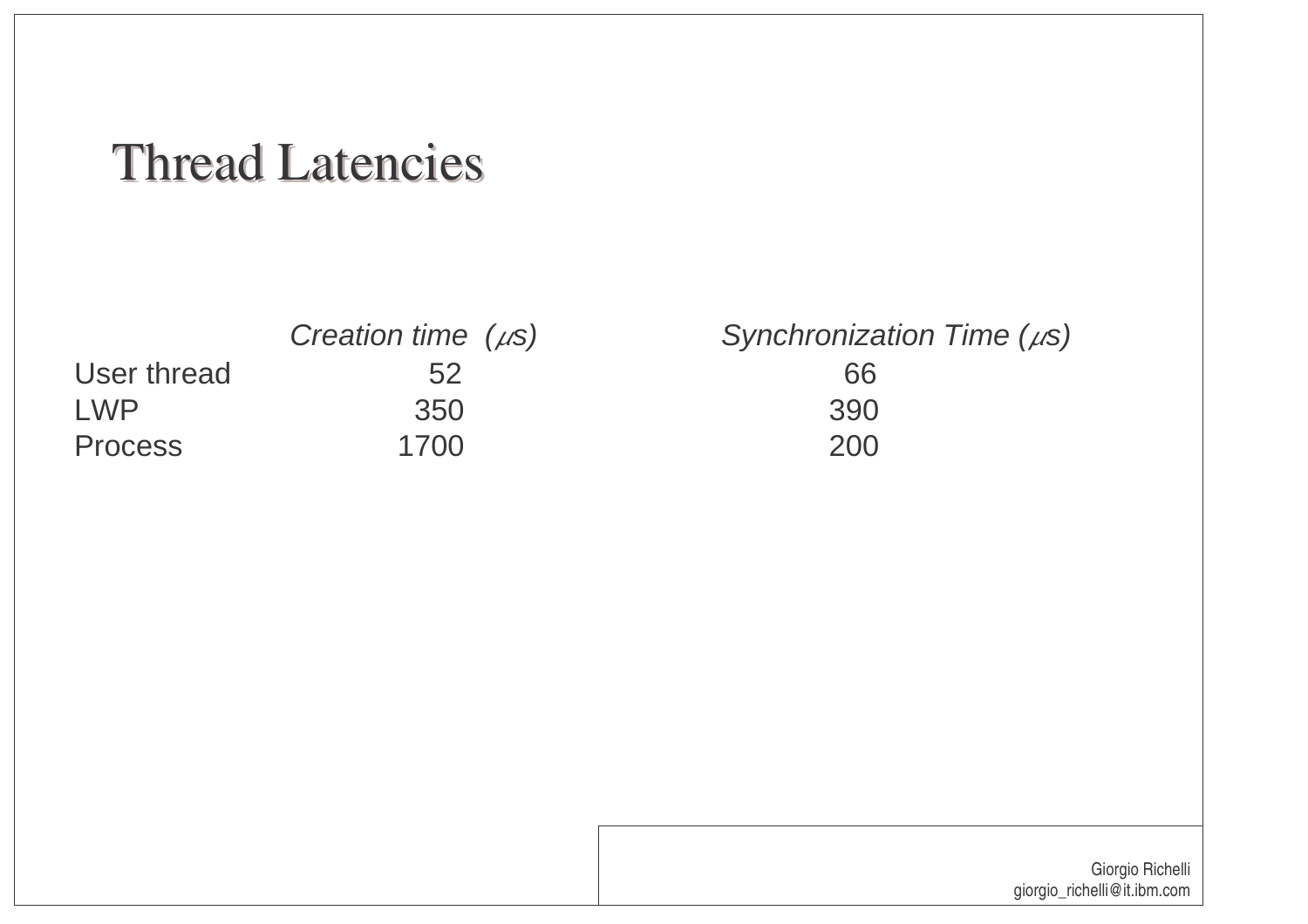# Split scheduling

- $\cdot$  The threads library schedules user threads
- The kernel schedules LWPs and processes.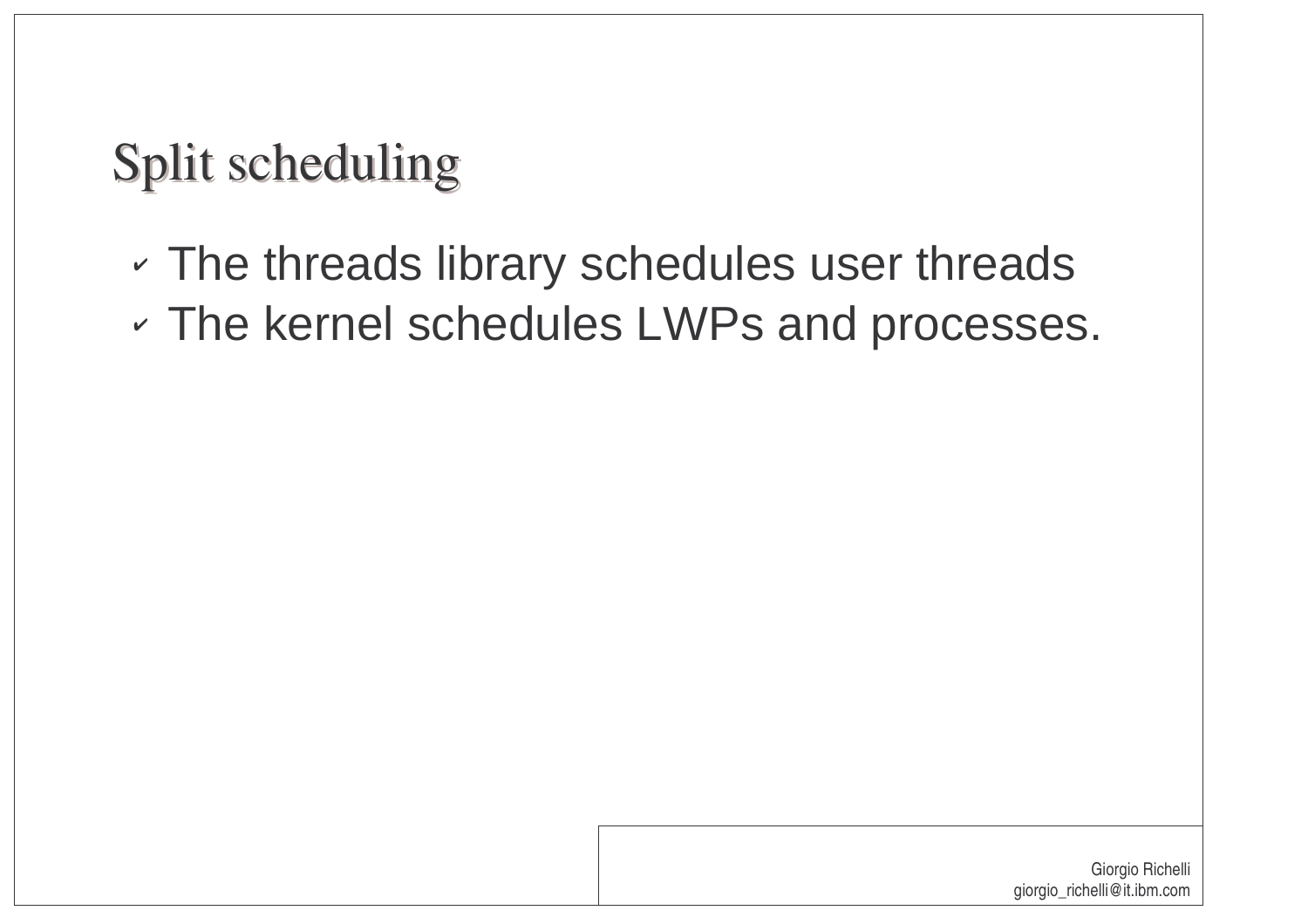# Lightweight Process Design

- $\sim$  Semantics of fork
	- Create <sup>a</sup> child process.
	- Copy only the LWP into the new process (Posix)
	- Duplicate all the LWPs of the parent (Solaris).
- All LWPs share <sup>a</sup> set of file descriptor
- All LWPs share <sup>a</sup> common address space and may manipulate it concurrently through system calls such as mmap & brk.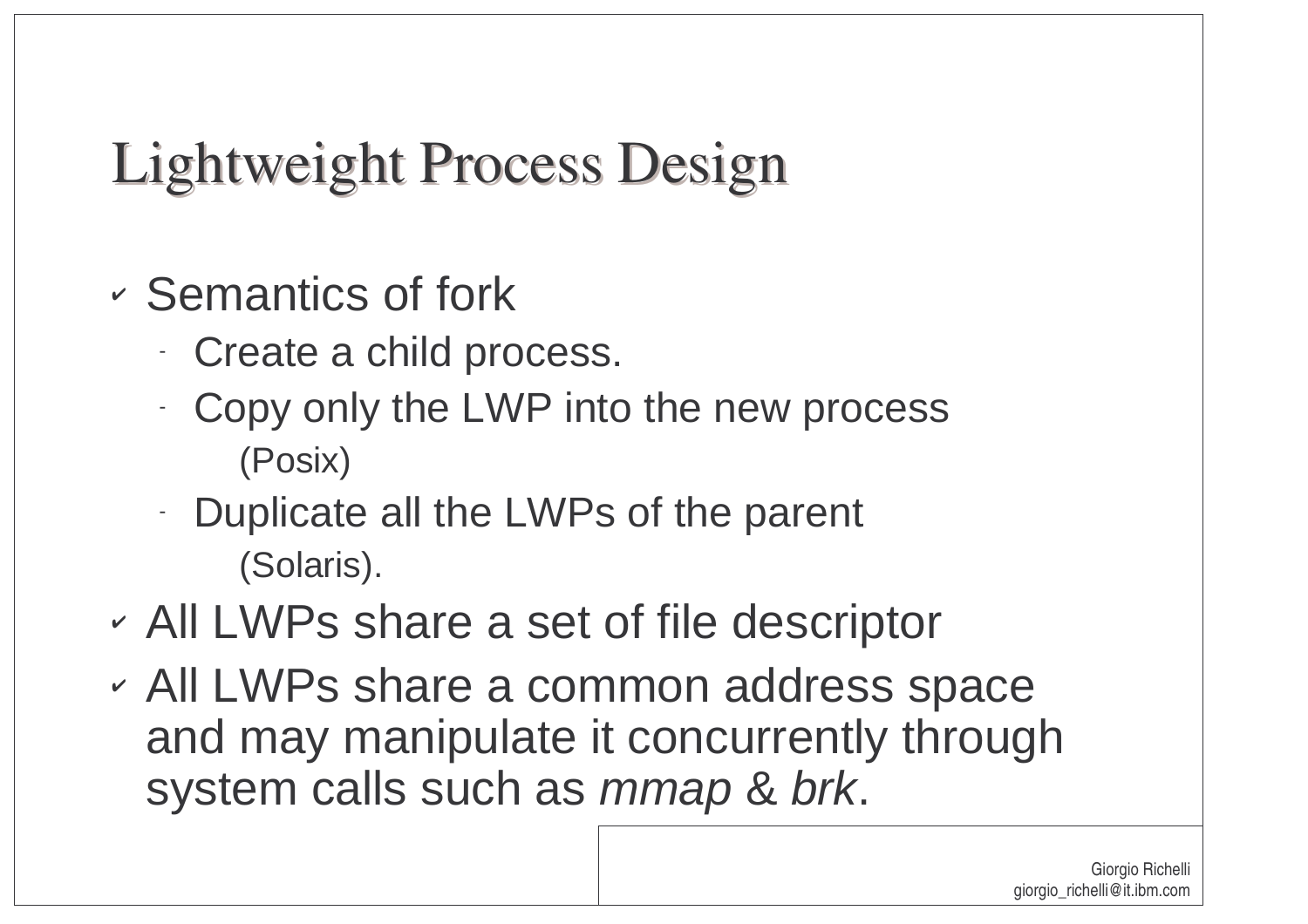#### lseek Problems

a mar maga kabupatèn Ka 할아버지의 기 10 APR eksi langki  $|\xi|$ 1 <u> 지지잡은 거품</u>로?  $512$ Rance Boys, California  $\label{eq:reduced} \begin{split} \mathcal{L}_{\mathcal{A}}(\mathcal{A})=\mathcal{L}_{\mathcal{A}}(\mathcal{A})=\mathcal{L}_{\mathcal{A}}(\mathcal{A})=\mathcal{L}_{\mathcal{A}}(\mathcal{A})=\mathcal{L}_{\mathcal{A}}(\mathcal{A})=\mathcal{L}_{\mathcal{A}}(\mathcal{A})=\mathcal{L}_{\mathcal{A}}(\mathcal{A})=\mathcal{L}_{\mathcal{A}}(\mathcal{A})=\mathcal{L}_{\mathcal{A}}(\mathcal{A})=\mathcal{L}_{\mathcal{A}}(\mathcal{A})=\mathcal{L}_{\mathcal{A}}(\mathcal{A})=\mathcal{L}_{\mathcal$ 1. 그 그는 아이가 있다.<br>-<br>- $-3.532$ 医感染物  $\sim 5\,\mu$  $lseek (fd, off1, 0);$  $\mathcal{L}$  $\mathbb{Z}_p^k$ mykole iv time 36 lseek  $(fd, off2, 0)$ ;  $\sim$ **原始 (接下)** जुल मौला होती.  $\frac{1}{2}$ 教育文化 丝 氯酸化的 化硫 read (fd, buf, len); **Andrew Car**  $\hat{H}$ **TAN HORNOCATE** perio italia inggia prano di puntunggan Selimi  $\mathcal{L}_{\mathcal{L}}$  , and the set of  $\mathcal{L}_{\mathcal{L}}$  is the contract of the set of the set of  $\mathcal{L}_{\mathcal{L}}$ Figure 3-6. Problems with concurrent access to a file. **STARK SET** <u> 위대는 2</u>:42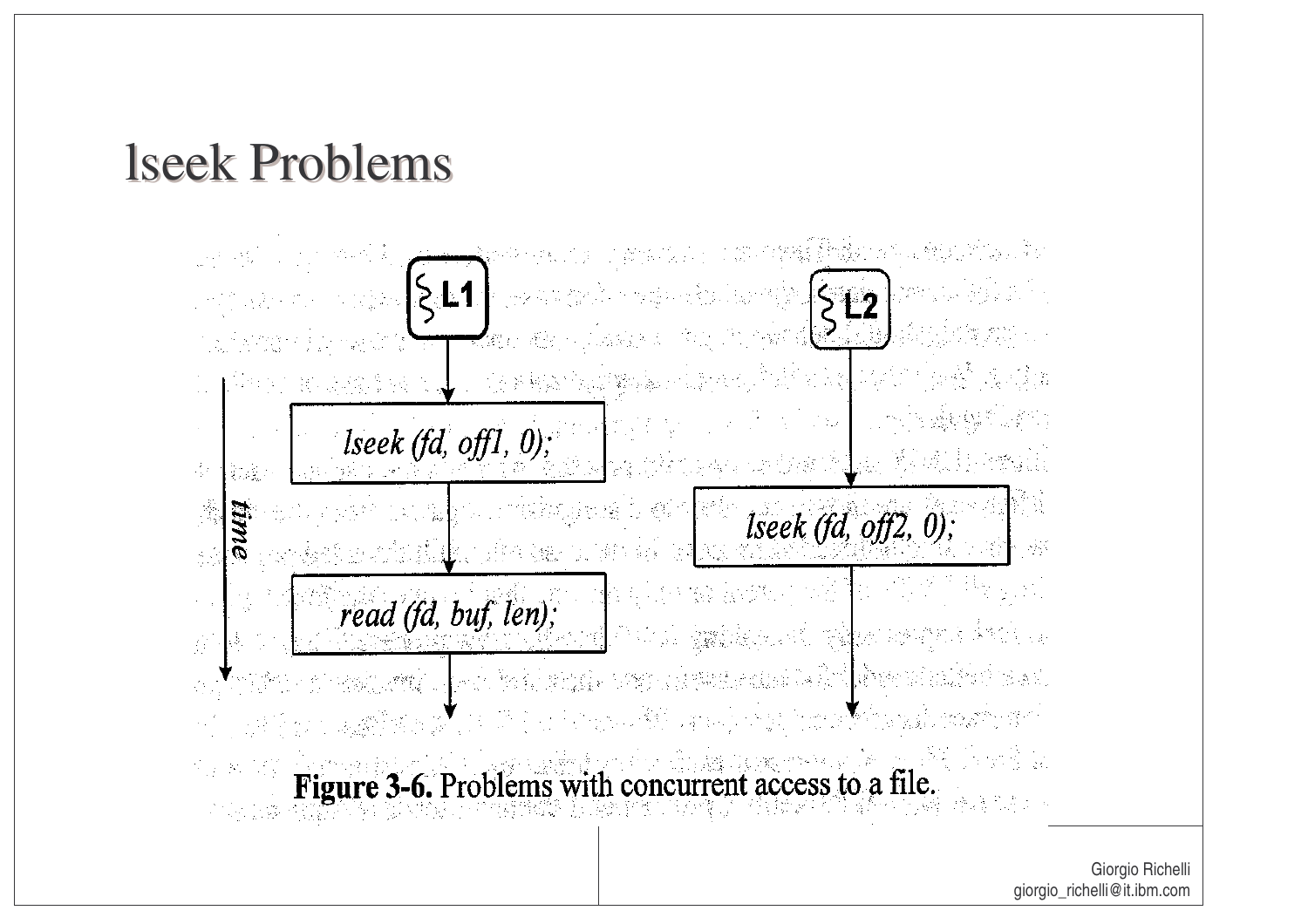# Signal Delivery and Handling

- Different methods:
	- Send the signal to each thread
	- Appoint <sup>a</sup> master thread in each process to receive all signals
	- Send the signal to any arbitrarily chosen thread
	- Use heuristics to determine the thread to which the signal applies
	- Create a new thread to handle each signal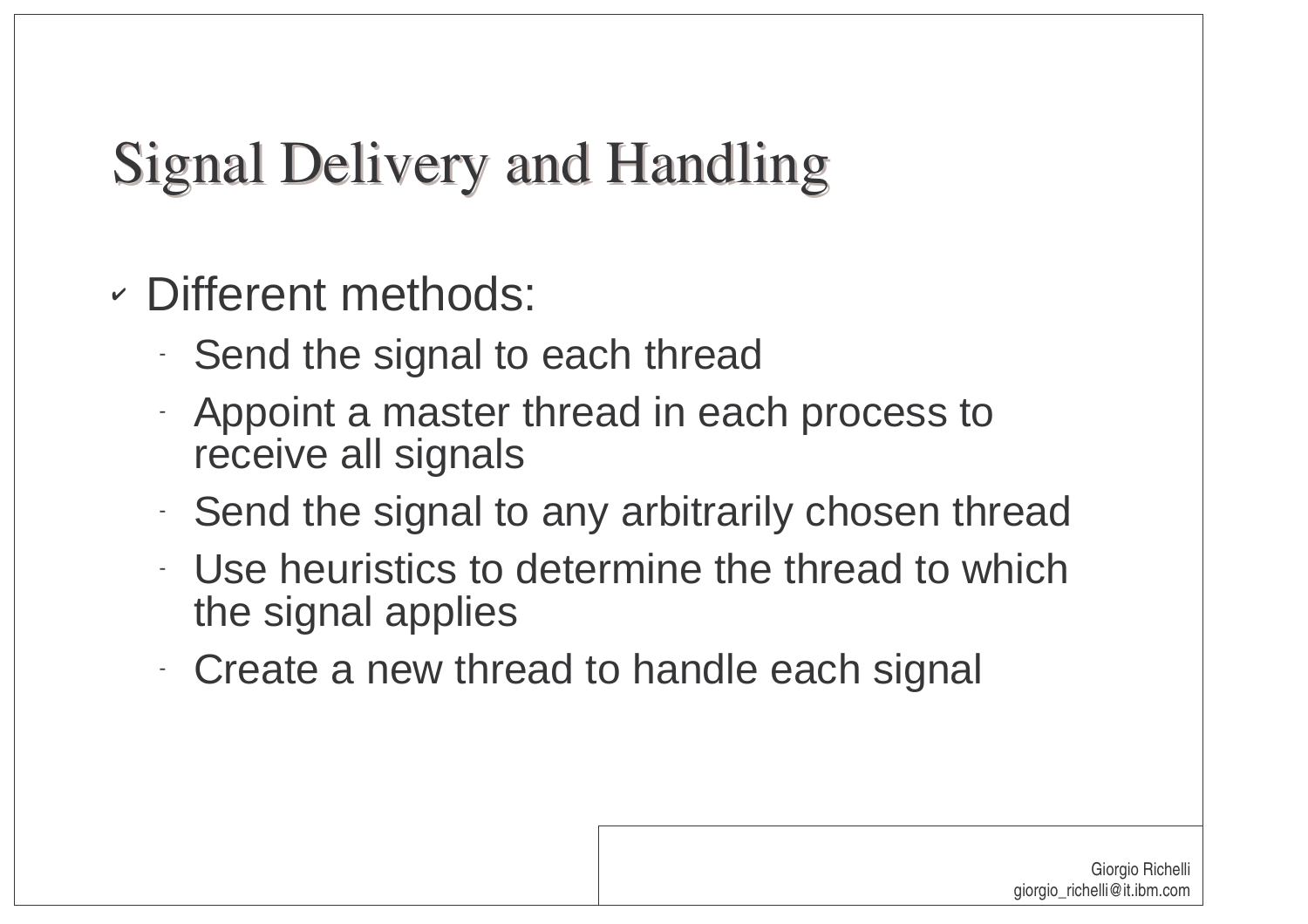#### Stack Growth

- Overflows of stack: a segmentation violation fault.
- The kernel has no ideas about the user thread stack.
- $\backsim$  It is the thread's responsibility to extend the stack or handle the overflows, the kernel responds by sending <sup>a</sup> SIGSEGV signal to the appropriate thread.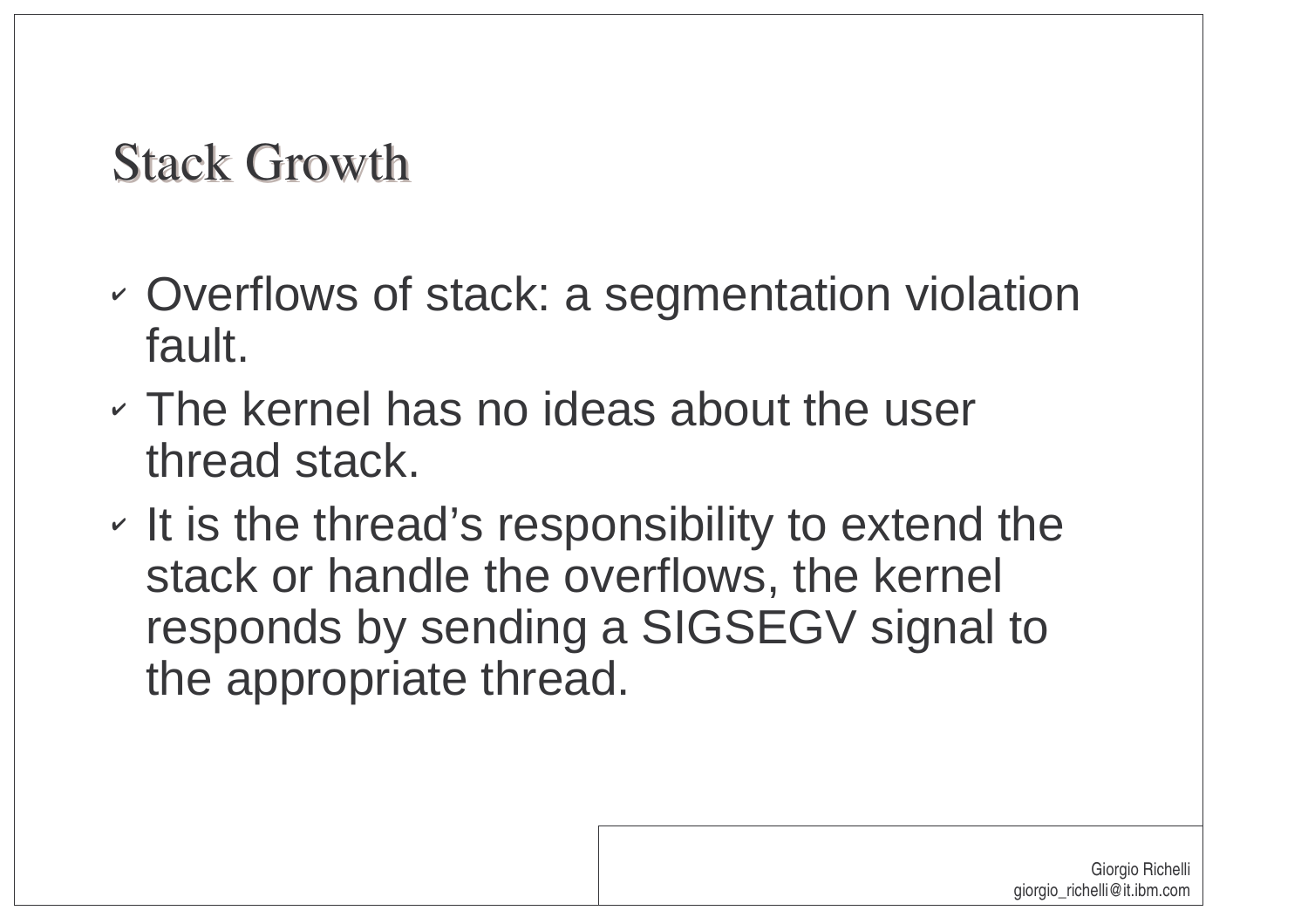# User-Level Thread Libraries

#### The API allows

- Creating and terminating threads
- Suspending and resuming threads
- Assigning priorities to individual threads
- Thread scheduling and context switching
- Synchronizing activities through facilities such as semaphores and mutual exclusion locks
- Sending messages from one thread to another
- $\sim$  The priority of a thread is simply a process-relative priority used by the threads scheduler to select <sup>a</sup> thread to run within the process.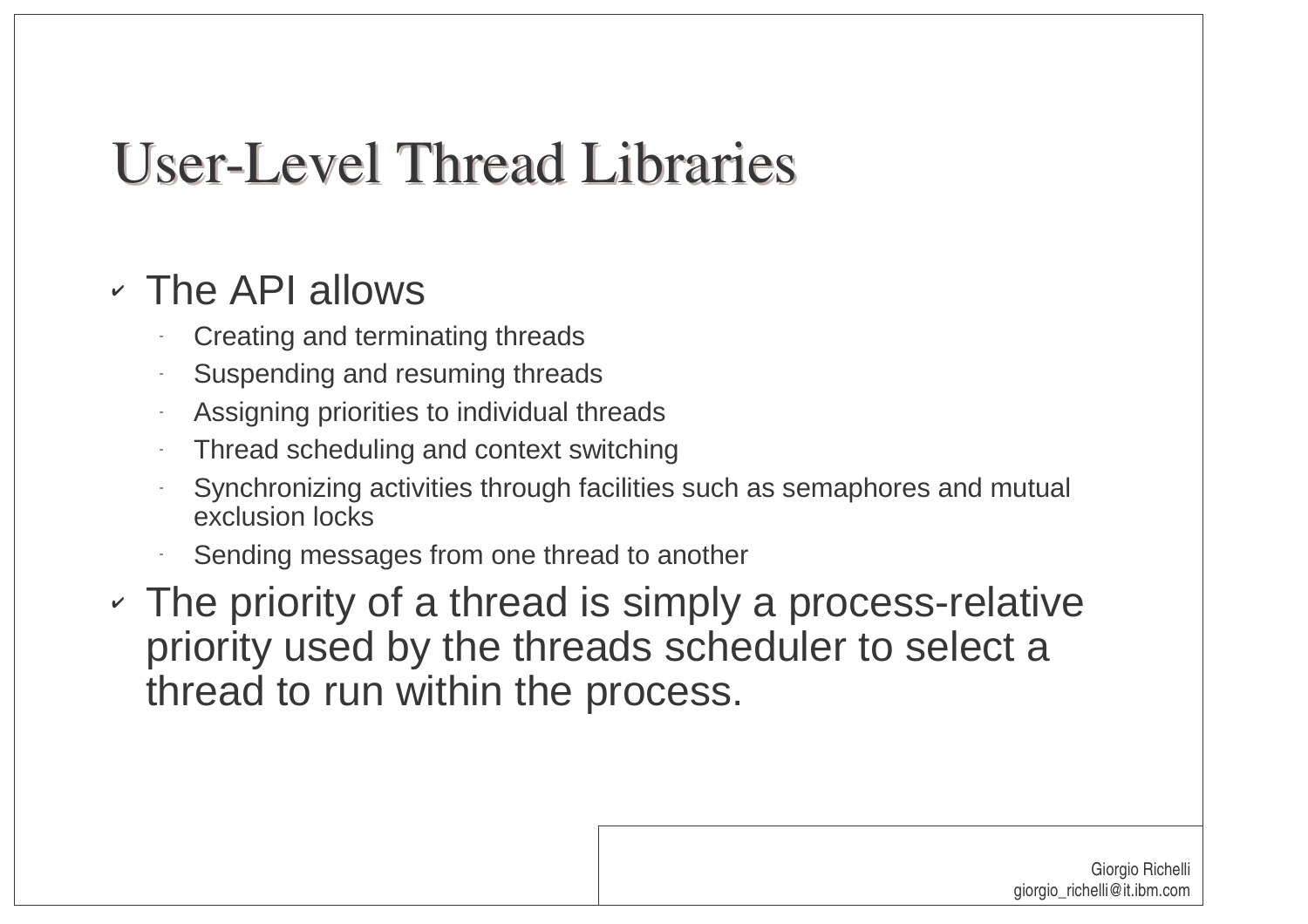#### Implementing Threads Libraries

- By LWPs:
	- Bind each thread to a different LWP.
	- Multiplex user threads on <sup>a</sup> (smaller) set of LWPs.
	- Allow a mixture of bound and unbound threads in the same process.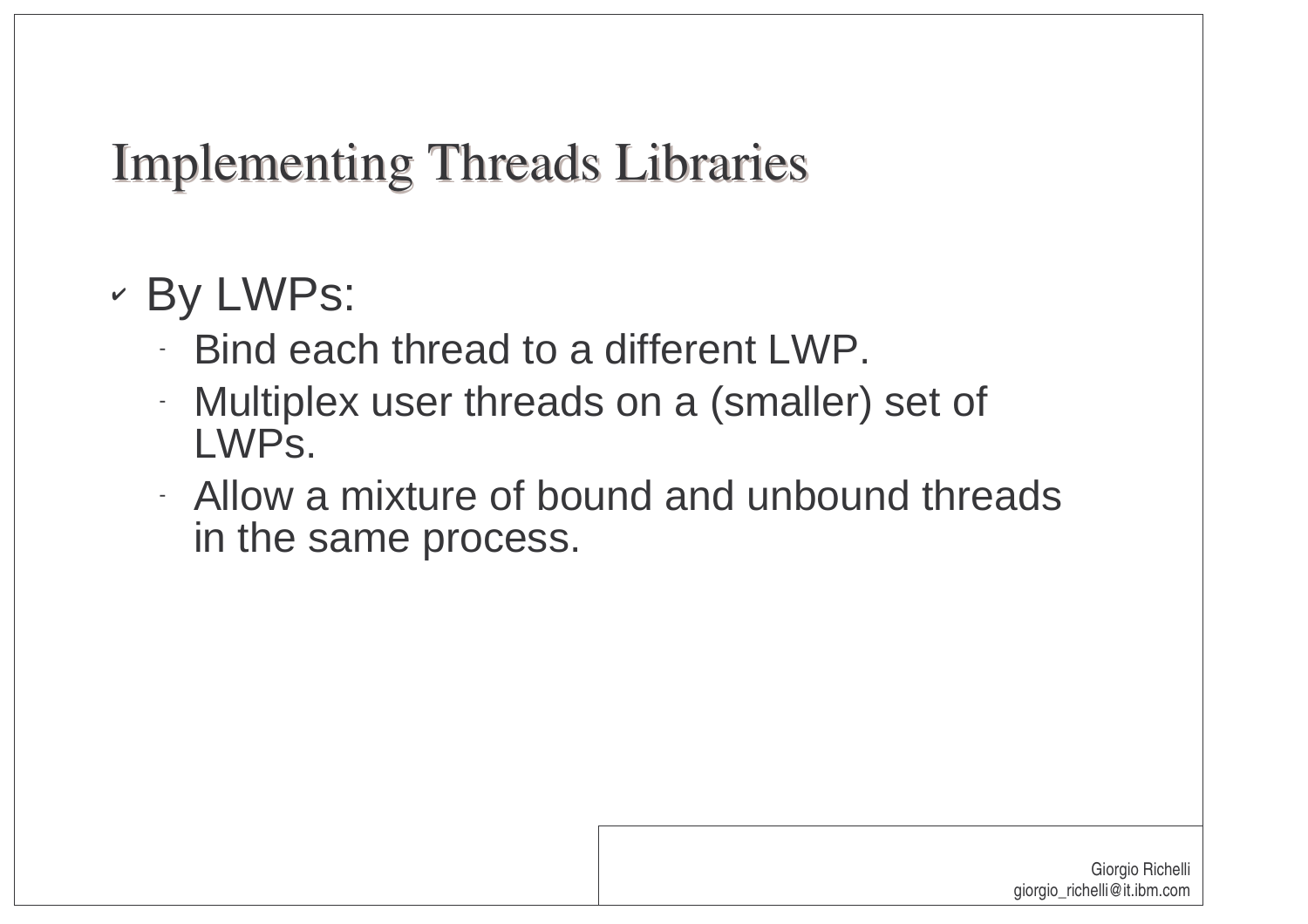#### User thread states

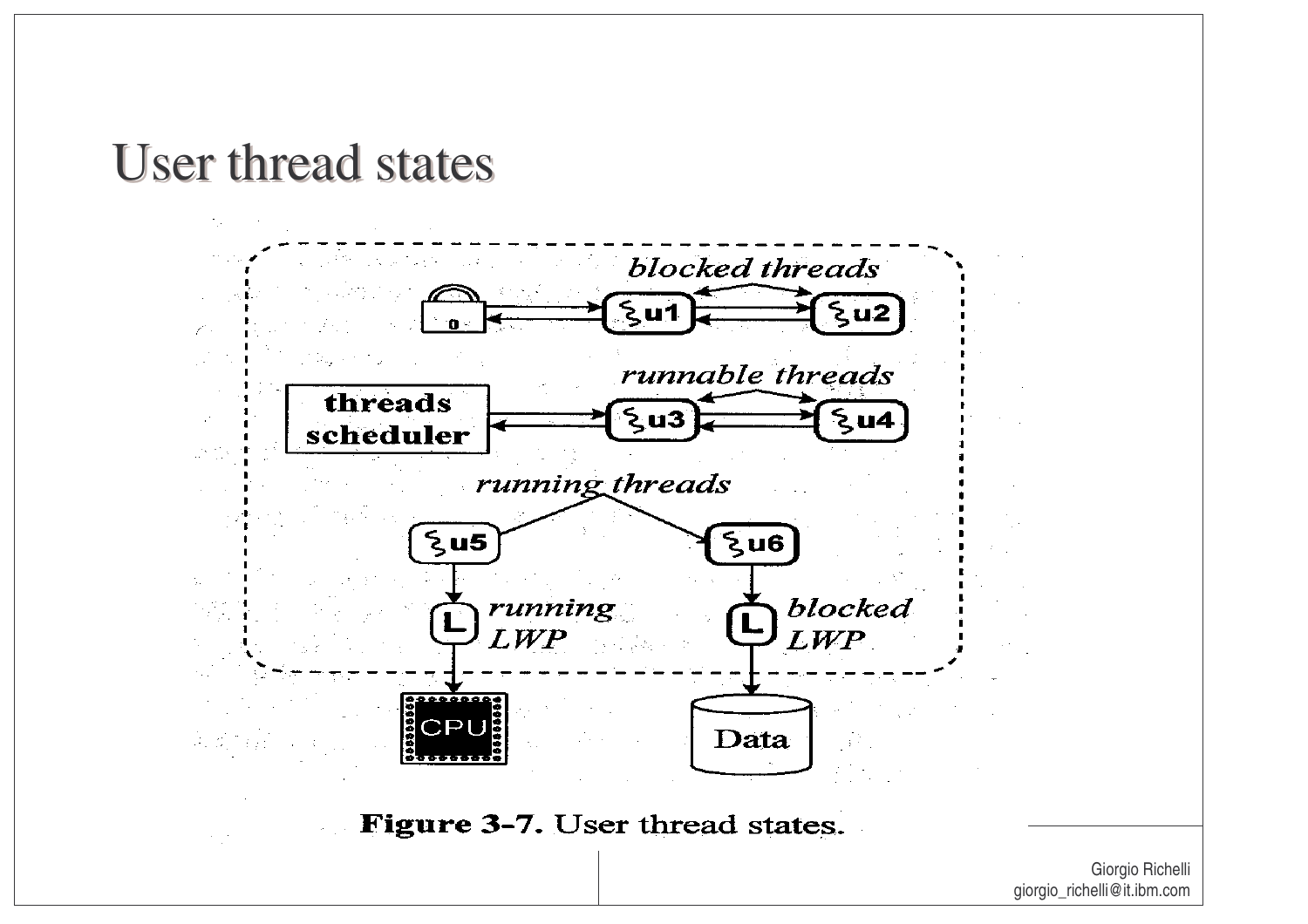### Linux: Processes or Threads?

- Linux uses a neutral term: tasks
- Traditional view
	- -Threads exist "inside" processes
- Linux view
	- -Threads: processes that share address space
	- -Linux "threads" (tasks) are more like "LWPs"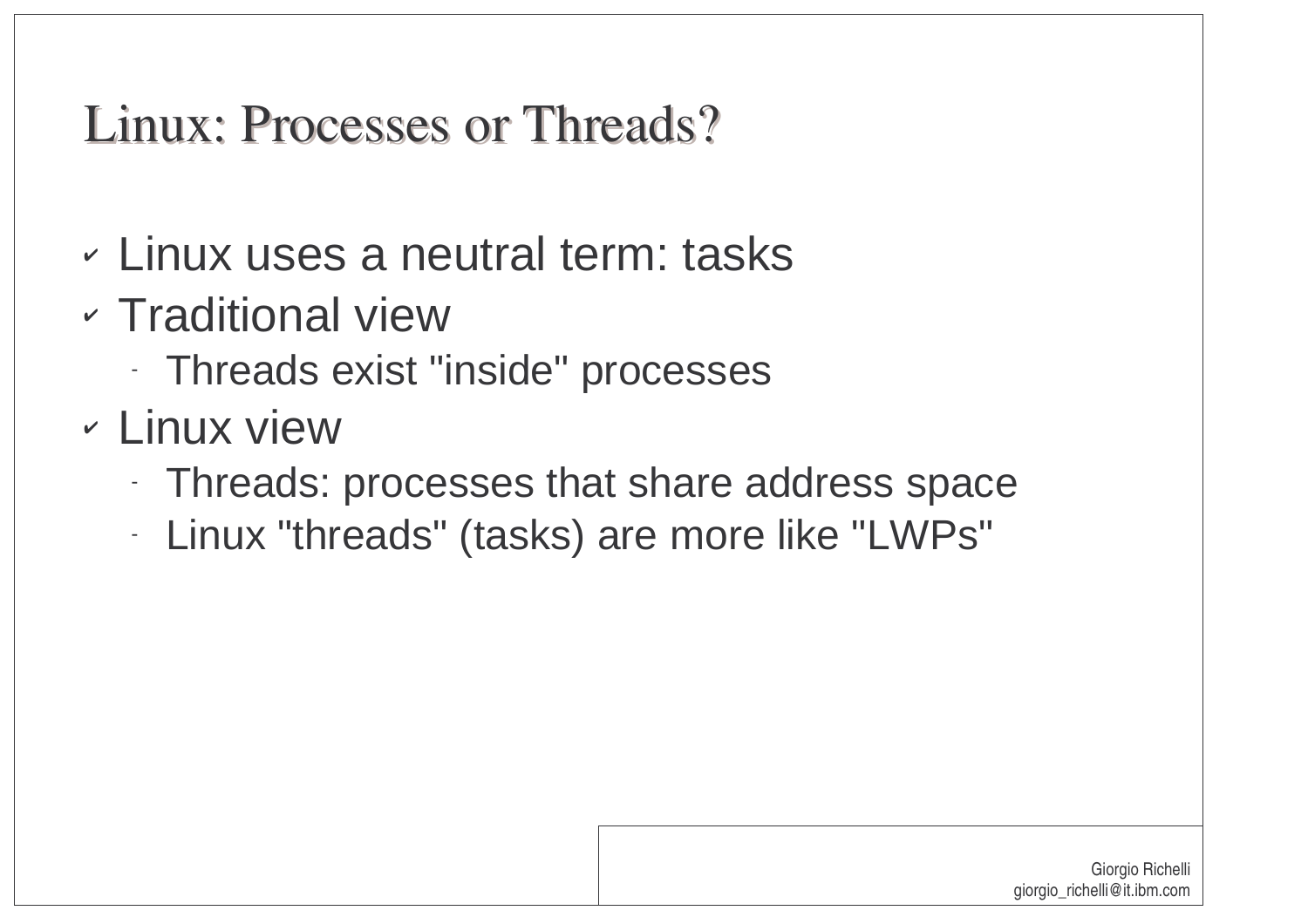# Thread Models

- Many-to-one
	- -User-level threads; kernel doesn't know about them
- One-to-one
	- Linux standard model; each user-level thread corresponds to a kernel thread
- Many-to-many (m-to-n; <sup>m</sup> >= n)
	- **Solaris, Next Generation POSIX Threads**
	- - Large number of user threads corresponds to <sup>a</sup> smaller number of kernel threads
	- -More flexible; better CPU utilization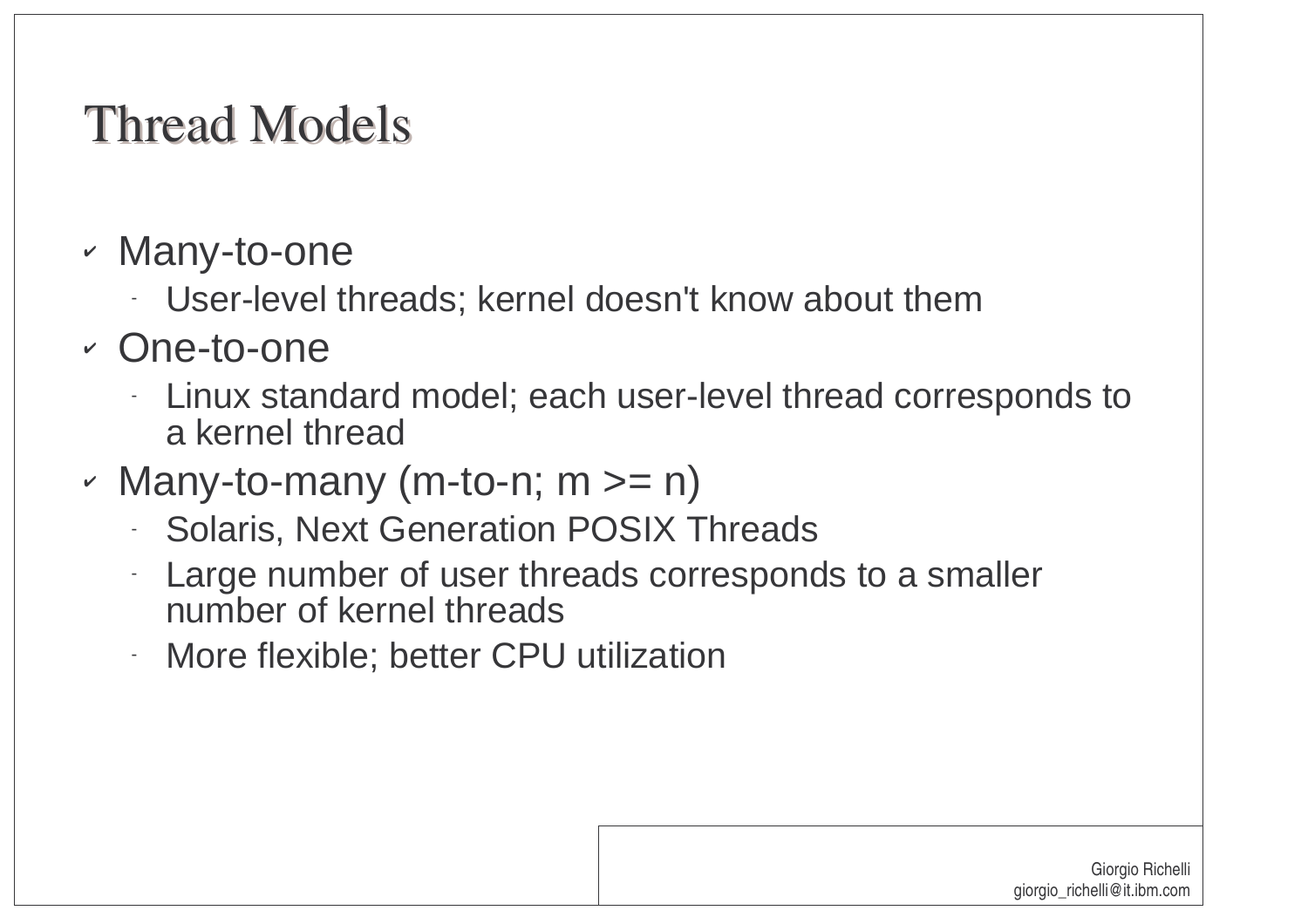# clone()

-

- V  $\sim$  fork() is implemented as a wrapper around clone() with specific parameters
- \_\_ clone(fp, data, flags, stack)
	- " $\sim$ " means "don't call this directly"
	- $-$  fp is thread start function, data is params
	- flags is one or more of CLONE\_ flags
	- stack is address of user stack
	- clone() calls do\_fork() to do the work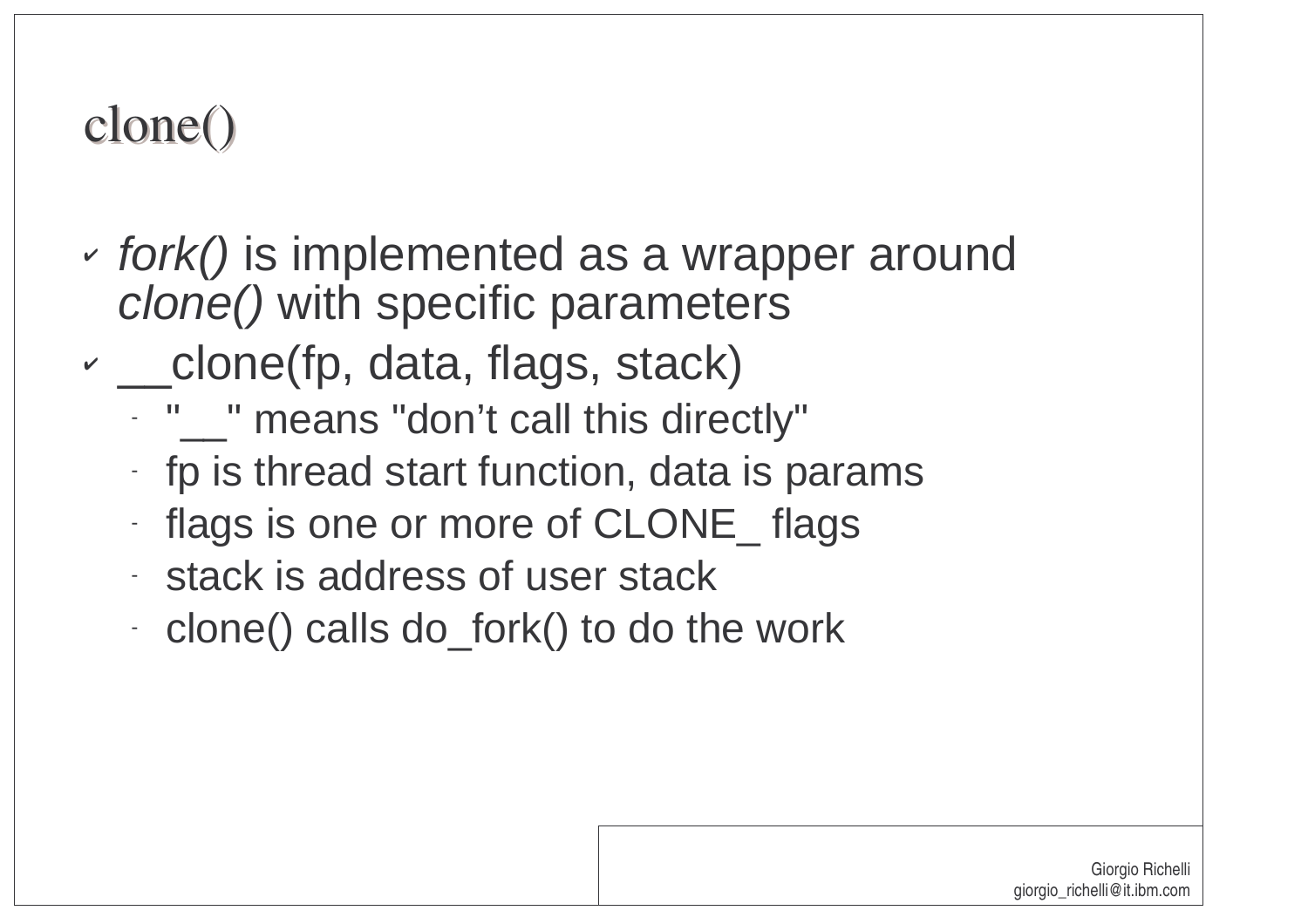# do \_ fork()

- $\mathord{\hspace{1pt}\scriptstyle\relax\hspace{1pt}}$  Highlights
	- -· alloc\_task\_struct()
	- -Copy current into new
	- find \_ empty\_process()
	- get\_pid()
	- -Update ancestry
	- -Copy components based on flags
	- copy\_thread()
	- -Link into task list, update nr\_tasks
	- -· Set TASK\_RUNNING
	- wake \_ up\_process()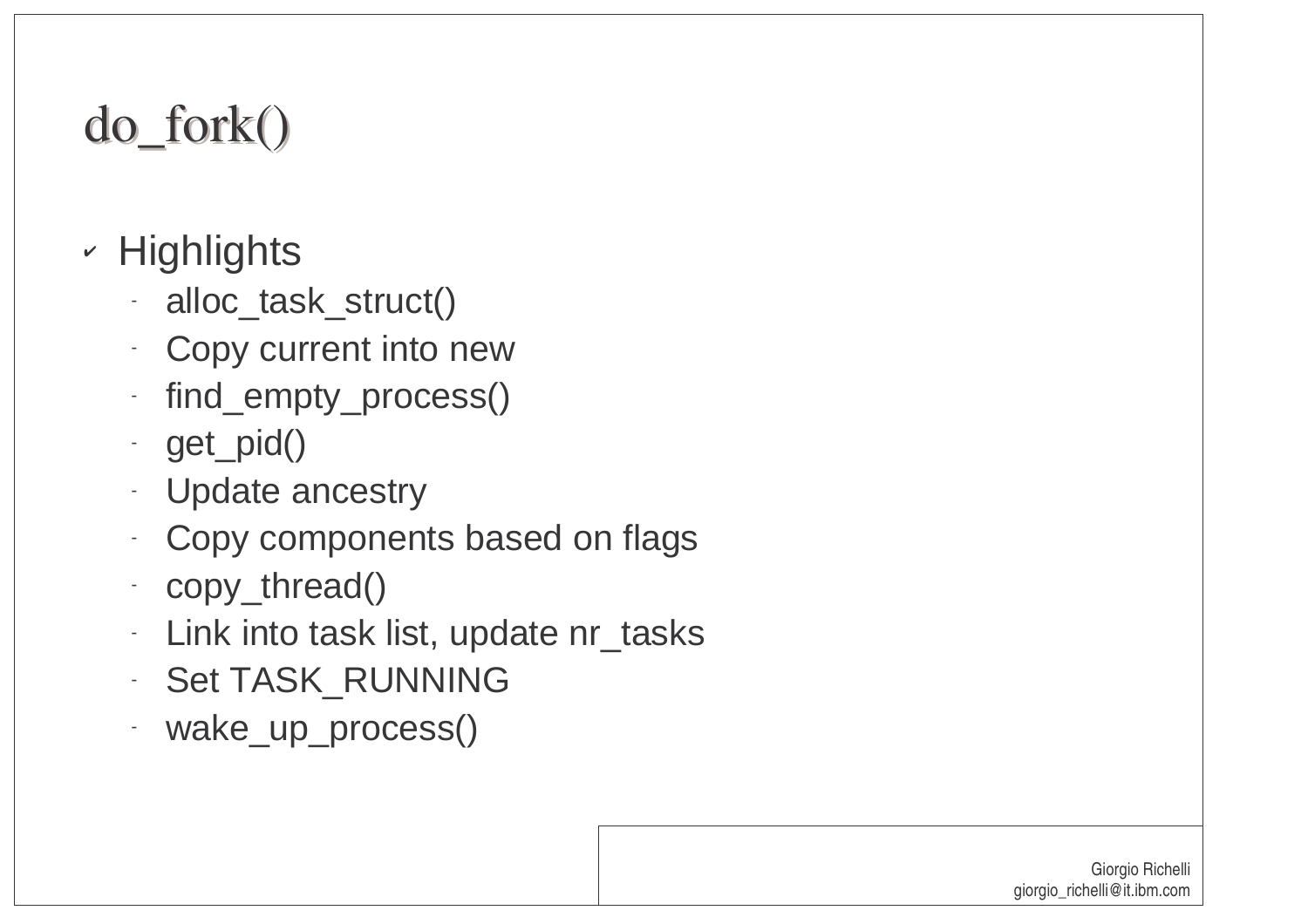#### Linux Kernel threads

- - Linux has a small number of kernel threads that run continuously in the kernel (daemons)
	- No user address space (only kernel mapped)
- -Creating: kernel\_thread()
- -Process 0: idle process
- -- Process 1
	- Spawns several kernel threads, before transitioning to user mode as /sbin/init
	- kflushd (bdflush) Flush dirty buffers to disk under "memory pressure"
	- kupdate Periodically flushes old buffers to disk
	- kswapd Swapping daemon
	- kpiod No longer used in 2.4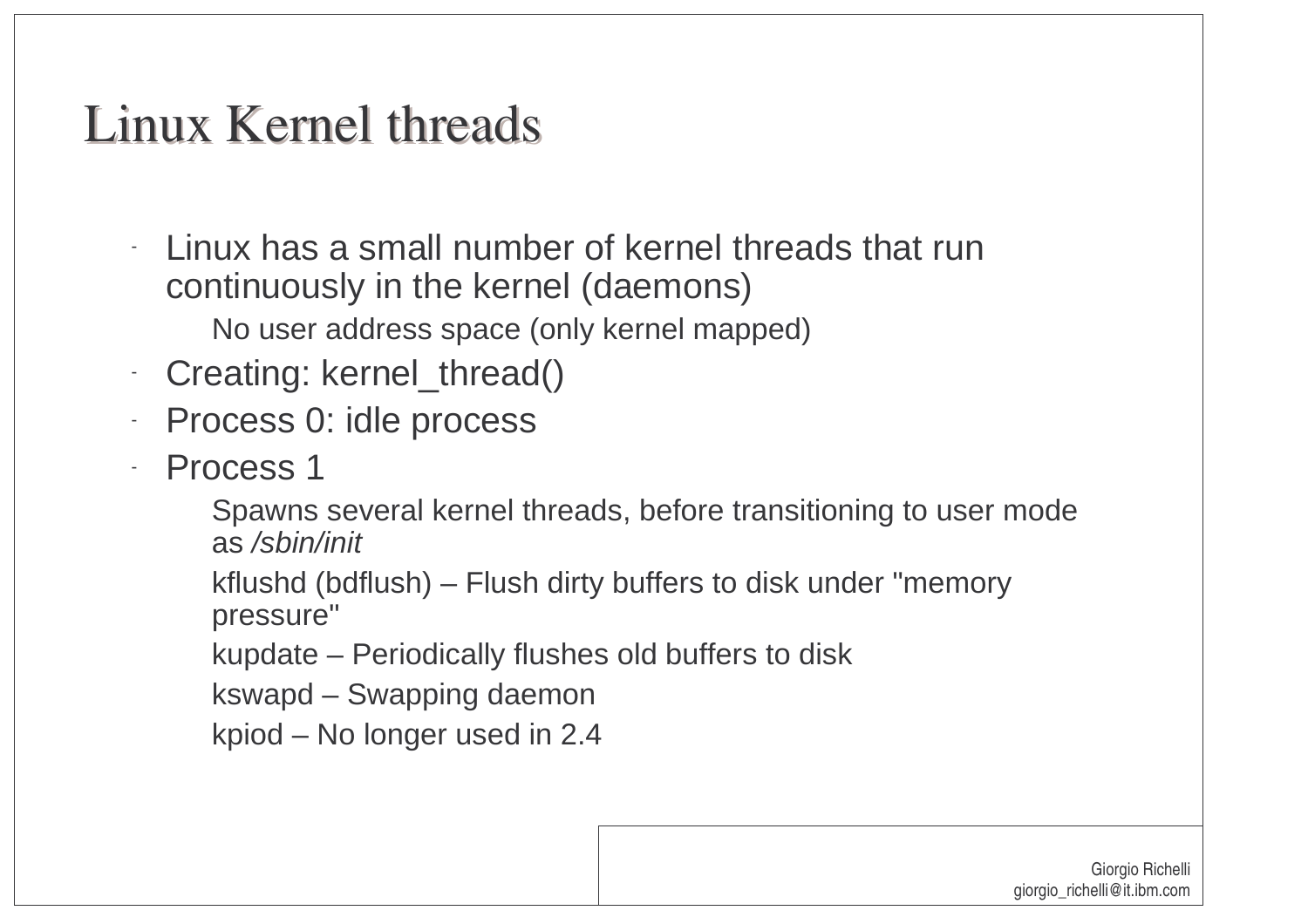Destroying Processes

- Termination
	- kill(), exit()
- Removal
	- wait()

#### V  $\circ$  Terminating a process causes all threads to exit